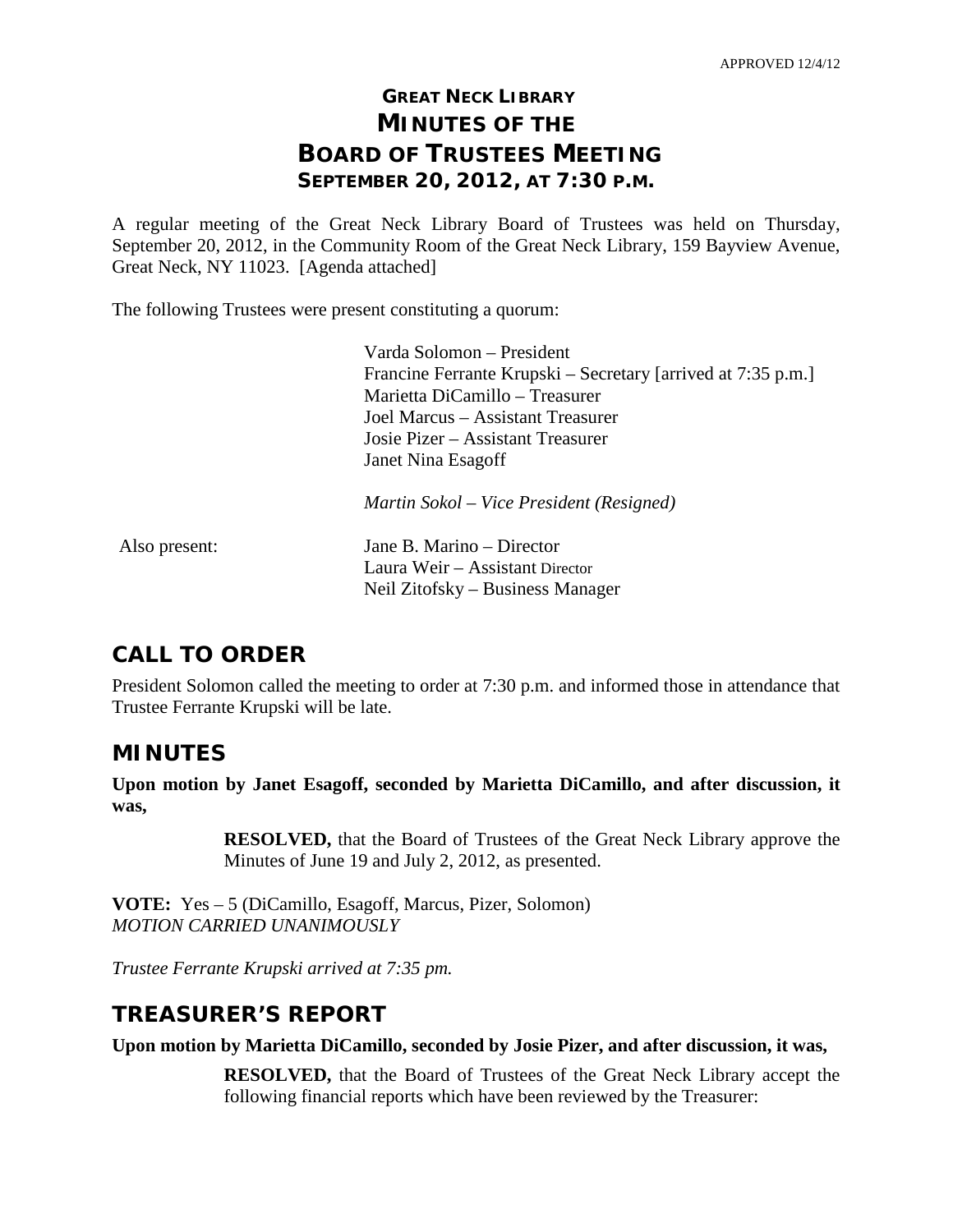- September 20, 2012, Treasurer's Report;
- Warrant dated June 16, 2012 through July 27, 2012, checks numbered 0030612 through 0030616, 0030654 through 0030657, 0030686 through 0030690, 1253 through 1254, 45009 through 45029, and To-Be-Paid Checks numbered 45030 through 45161 the sums set against their respective names, amounting in the aggregate to \$400,813.50.

\_\_\_\_\_\_\_\_\_\_\_\_\_\_\_\_\_\_\_\_\_\_\_\_\_\_\_\_\_\_\_\_\_\_\_\_\_\_\_\_\_\_\_\_\_\_\_\_\_\_\_\_\_\_\_\_\_\_\_

- Warrant dated July 28, 2012 through August 17, 2012, checks numbered 0030717 through 0030720, 45162 through 45172, and To-Be-Paid Checks numbered 45173 through 45300 the sums set against their respective names, amounting in the aggregate to \$213,919.72.
- Warrant dated August 18, 2012 through September 7, 2012, Paid Checks numbered 0030749 through 0030753, 0030781 through 0030787, 1255 through 1256, 45301 through 45318, and To-Be-Paid Checks numbered 45319 through 45407, the sums set against their respective names, amounting in the aggregate to \$223,404.26.
- Payroll Warrants for pay dates June 14, 2012 and June 28, 2012, which have been reviewed by the Treasurer, in the amounts of \$167,771.44 and \$160,458.69 respectively, for a total of \$328,230.13.
- Payroll Warrants for pay dates July 12, 2012, and July 26, 2012, which have been reviewed by the Treasurer, in the amounts of \$196,482.26, and \$155,613.89 respectively, for a total of \$352,096.15.
- Payroll Warrants for pay dates August 9, 2012 and August 23, 2012, which have been reviewed by the Treasurer in the amounts of \$156,004.72 and \$157,252.61 respectively, for a total of \$313,257.33.

**VOTE:** Yes – 6 (DiCamillo, Esagoff, Ferrante Krupski, Marcus, Pizer, Solomon) *MOTION CARRIED UNANIMOUSLY*

# **PAYROLL CHANGES**

### **Upon motion by Marietta DiCamillo, seconded by Josie Pizer, and after discussion, it was,**

**RESOLVED,** that the Board of Trustees of the Great Neck Library accept the Payroll Changes for June through August 2012 as presented, and which have been reviewed by the Personnel Committee.

**VOTE:** Yes – 6 (DiCamillo, Esagoff, Ferrante Krupski, Marcus, Pizer, Solomon) *MOTION CARRIED UNANIMOUSLY*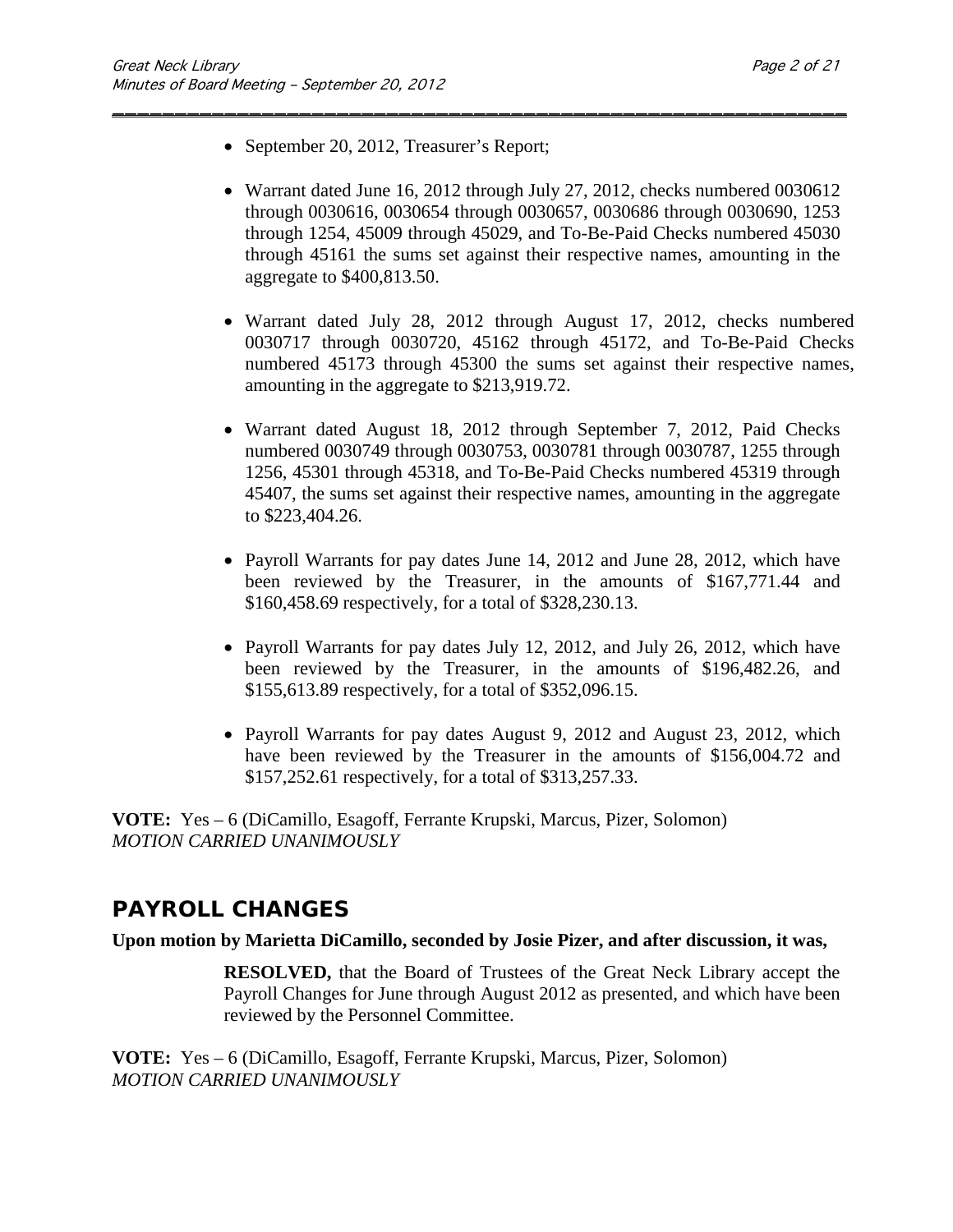# **AUDIT REPORT FOR YEAR ENDED DECEMBER 31, 2011**

### **Upon motion by Marietta DiCamillo, seconded by Josie Pizer, and after discussion, it was,**

\_\_\_\_\_\_\_\_\_\_\_\_\_\_\_\_\_\_\_\_\_\_\_\_\_\_\_\_\_\_\_\_\_\_\_\_\_\_\_\_\_\_\_\_\_\_\_\_\_\_\_\_\_\_\_\_\_\_\_

**RESOLVED,** that the Board of Trustees of the Great Neck Library accept the Audit Report for the year ended December 31, 2011, as presented.

**VOTE:** Yes – 6 (DiCamillo, Esagoff, Ferrante Krupski, Marcus, Pizer, Solomon) *MOTION CARRIED UNANIMOUSLY*

*Trustee DiCamillo asked that for future Board meetings when there are reports at least 12 copies should be made for the public.*

# **REPORTS**

# **Finance Committee**

Below is the written report of the Finance Committee meeting of Tuesday, September 11, 2012, at 7:30 p.m., in the Community Room of the Main Library.

In Attendance: Marietta DiCamillo, Treasurer; Josie Pizer, Assistant Treasurer; Varda Solomon, President, Joel Marcus, Assistant Treasurer; Jane B. Marino, Library Director; Laura Weir, Assistant Director; Neil Zitofsky, Business Manager.

- **1. Call to Order.** Chair Marietta DiCamillo called the meeting to order at 7:30 p.m.
- **2. Time Reporting Update.** Ms. Marino and Mr. Zitofsky advised the Committee that the first payroll under the automated sign-in system went as well as was expected. Staff members were anxious at first but seemed to have gotten the basics in hand, including signing in and out and requesting time off. There was a discussion about signing out for lunch, after discussion, the consensus was to leave the system, with lunch being automatically deducted.
- **3. Energy Consumption – Station vs. Main – LIPA Energy Audit.** Ms. DiCamillo reminded the committee of a concern raised by Ms. Pizer over the seemingly high LIPA bill for Station Branch. Since that discussion in August, the Business Manager determined that the bill had erroneously been posted to the Station line when it was for Main charges. In September, he processed a journal entry correcting it. He set up a LIPA energy audit which is scheduled to take place on Wednesday, September 12, 2012.
- **4. Procurement Policy.** Procurement Policy 400-70 is being revised to more clearly delineate the various thresholds at which quotes, bids or an RFP is required. The suggested revisions will be presented to the Board at the September meeting.
- **5. Maintenance Contract Preventive Provision Analysis.** Ms. DiCamillo asked the administration to develop a process to enable the monitoring of various systems, services, equipment, etc. She explained that in a new renovated building world, it would enable us to keep on top of our equipment, etc. and avoid emergency repairs. The Director and Business Manager stated they would put a list together and maintain the items identified to begin the process of when and how often these systems, services and equipment would need to be maintained.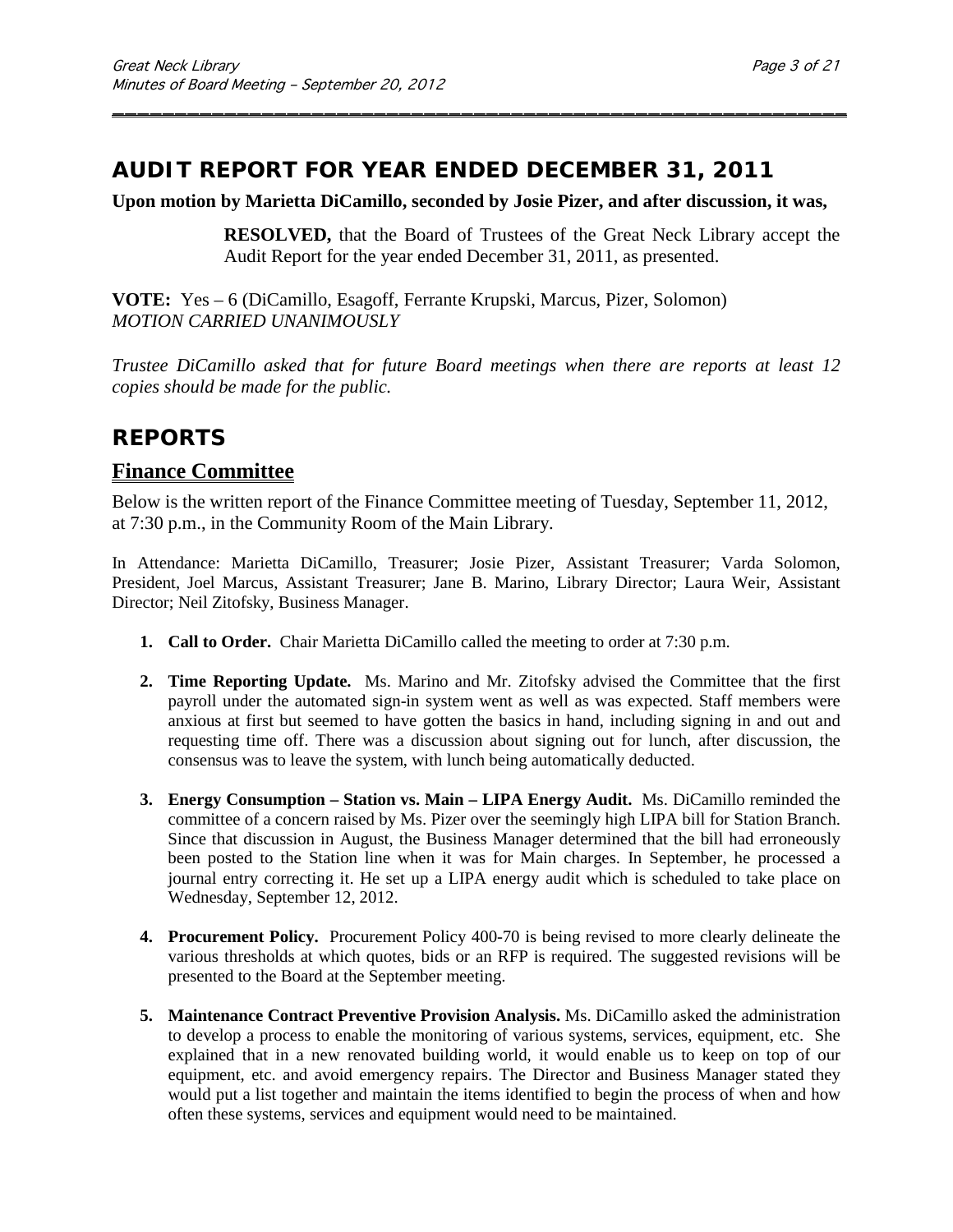**6. Digitization Update and Recommendation.** As instructed by the committee, the Director along with the help of Business Office Clerk Melanie Chong finalized a proposal process for the digitization of personnel and business records for the Library. Three companies were identified, all fairly close in their proposals and prices. Ms. Marino recommended Digiscribe and after discussion, the Committee recommended that this be brought to the Board for authorization.

\_\_\_\_\_\_\_\_\_\_\_\_\_\_\_\_\_\_\_\_\_\_\_\_\_\_\_\_\_\_\_\_\_\_\_\_\_\_\_\_\_\_\_\_\_\_\_\_\_\_\_\_\_\_\_\_\_\_\_

- **7. Allocation Process for half year conversion.** The Business Manager prepared a budget to show the committee the changes he's made to reflect the short (six-month) budget year the Library has just completed in order to convert from a calendar year budget to a fiscal year budget.
- **8. Donation Rates.** Ms. DiCamillo wanted the committee to discuss the possibility of fund-raising by the Library in anticipation of the new building. The committee, after discussion, asked the Director to solicit ideas from other libraries, such as Port Washington, East Hampton and Cold Spring Harbor. She will report back to the committee.
- **9. Alarm Log.** Ms. Marino presented the alarm log which showed that all locations were below the threshold of a no-response notification and fine with the exception of Parkville. There was a total of six incidents, two involving staff; two involving outside agencies and two involving mechanical problems.
- **10. Collection Agency.** The Director presented the collection agency reports for both August 12 and September 11, prepared by the Library's Chief Clerk in Circulation. Both reports show a consistent return at or around 50% which is considered very good.
- **11. Check Warrant.** The committee reviewed the check warrant and Mr. Zitofsky answered any questions that came up from the committee members.
- **12. Financial Statements.** Similarly, the committee reviewed the financial statements prepared by the Business Office.
- **13. Change of Date for October Finance Committee.** After discussion, the committee decided to change the date of the October Finance Committee meeting to October 29 at 7:30 p.m. in the Multipurpose Room.
- **14. Sign Checks.** The committee signed the checks and the meeting was adjourned at 9:30 p.m.

## **Branch Committee**

Below are the written reports of the Branch Committee meetings of August 9 and September 12, 2012.

#### Thursday, August 9 at 7:30 p.m. – Station Branch

Committee Members: Josie Pizer, Chair; Francine Ferrante Krupski; Janet Nina Esagoff; Varda Solomon, President. Also in Attendance: Jane Marino, Library Director; Laura Weir, Assistant Director

1. **Station**. Trustee Pizer opened the meeting by reviewing the pricing obtained by the Assistant Director from various vendors for installing an automatic door opener at the main door at Station. After discussion, the committee decided to recommend to the Board that we use Barrier Free Access since this is a known vendor to the Library who we have used at Main for the doors. The Director also indicated to the group that other factors needed to be considered since this was the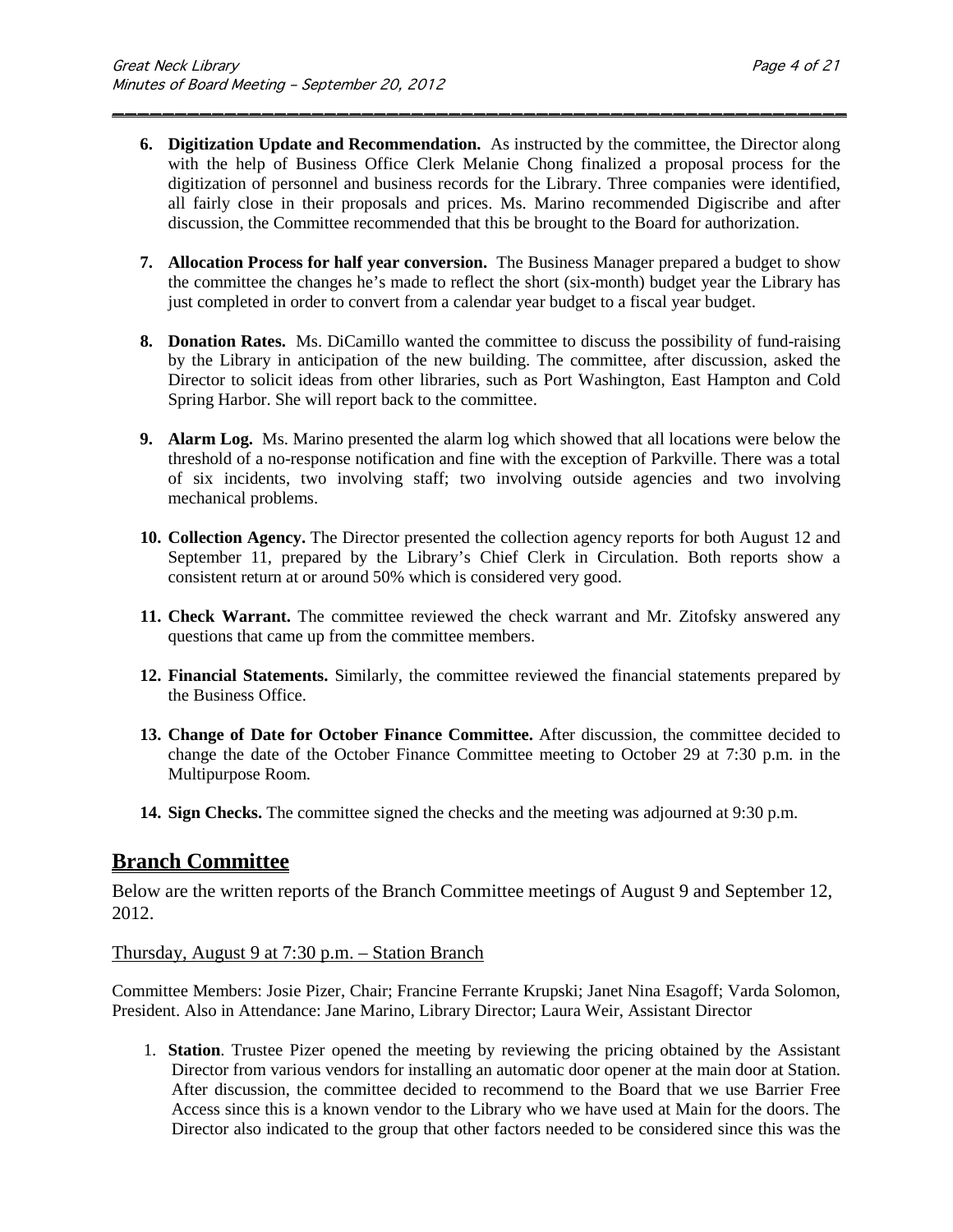landlord's space. She suggested that the committee seek authorization from the Board to enter into an agreement with the landlord, spelling out responsibilities on each side (the Landlord's and the Library's) for installing and maintaining the device. Ms. Pizer asked Ms. Marino to compose a proposal for the Board, which the Committee will review at its next meeting.

\_\_\_\_\_\_\_\_\_\_\_\_\_\_\_\_\_\_\_\_\_\_\_\_\_\_\_\_\_\_\_\_\_\_\_\_\_\_\_\_\_\_\_\_\_\_\_\_\_\_\_\_\_\_\_\_\_\_\_

2. **Parkville**. The Director supplied copies of the plans drawn up by CS Arch, the School District's architect, for the new space the Library is obtaining behind the Parkville Branch. She explained that there is no room for change within these plans since a specific amount of money has been designated for this renovation. The new space will have new walls, new ceiling, new lighting, new carpeting, a new handicap accessible rear exit to the parking lot and a storage closet. The plans also include an opening from the new space into the existing branch. The committee composed a list of potential changes to the overall branch and asked JM to put together a proposed RFP for an architect to do the work. The committee will review it at their September meeting. The Director further stated that the HVAC repairs had been completed and so far, so good.

There being no further business, the Chair called for adjournment at 8:40 p.m.

#### Wednesday, September 12, 2012, 7:30 p.m. – Parkville Branch

In Attendance: Josie Pizer, Chair; Francine Ferrante Krupski; Janet Nina Esagoff; Varda Solomon, President; Jane Marino, Library Director; Laura Weir, Assistant Director

- 3. **Station**. Trustee Pizer opened the meeting by presenting the memorandum done by the Director regarding the automatic door openers at Station and the committee's idea to approach the landlord for an agreement regarding them. As discussed by the committee, there are several factors involved: the cost of the doors, their installation, attendant electrical work, repair work, insurance and liability. After discussion, the committee asked that the Director approach the landlord to seek his potential agreement to the plan before engaging the lawyer for a legal agreement.
- 4. **Parkville**. The Director provided a draft RFP for an architect for Parkville for the committee's review. After discussion and comments, she agreed to make changes for presentation to the Board. It is on the September agenda.
- 5. **Lakeville**. Ms. Pizer asked about the basement at the Lakeville Branch and its usability as a storage space. The space had recently been emptied and some thought should be given to its potential for use.

There being no further business, the chair called for adjournment at 8:40 p.m. [End of written report]

## **Building Advisory Committee**

Below is the Committee's written report of the meeting held Thursday, September 6, 2012, at 7:30 p.m. at the Station Branch.

Board Members**:** Marietta DiCamillo, Chair; Josie Pizer; Varda Solomon, President; Martin Sokol

Professional Members: Don Dillon, Architect (absent with notice)**;** Allegra Goldberg, Project Manager (absent with notice)**;** Mike Currie, Engineer**;** Leslie Kahn, Engineer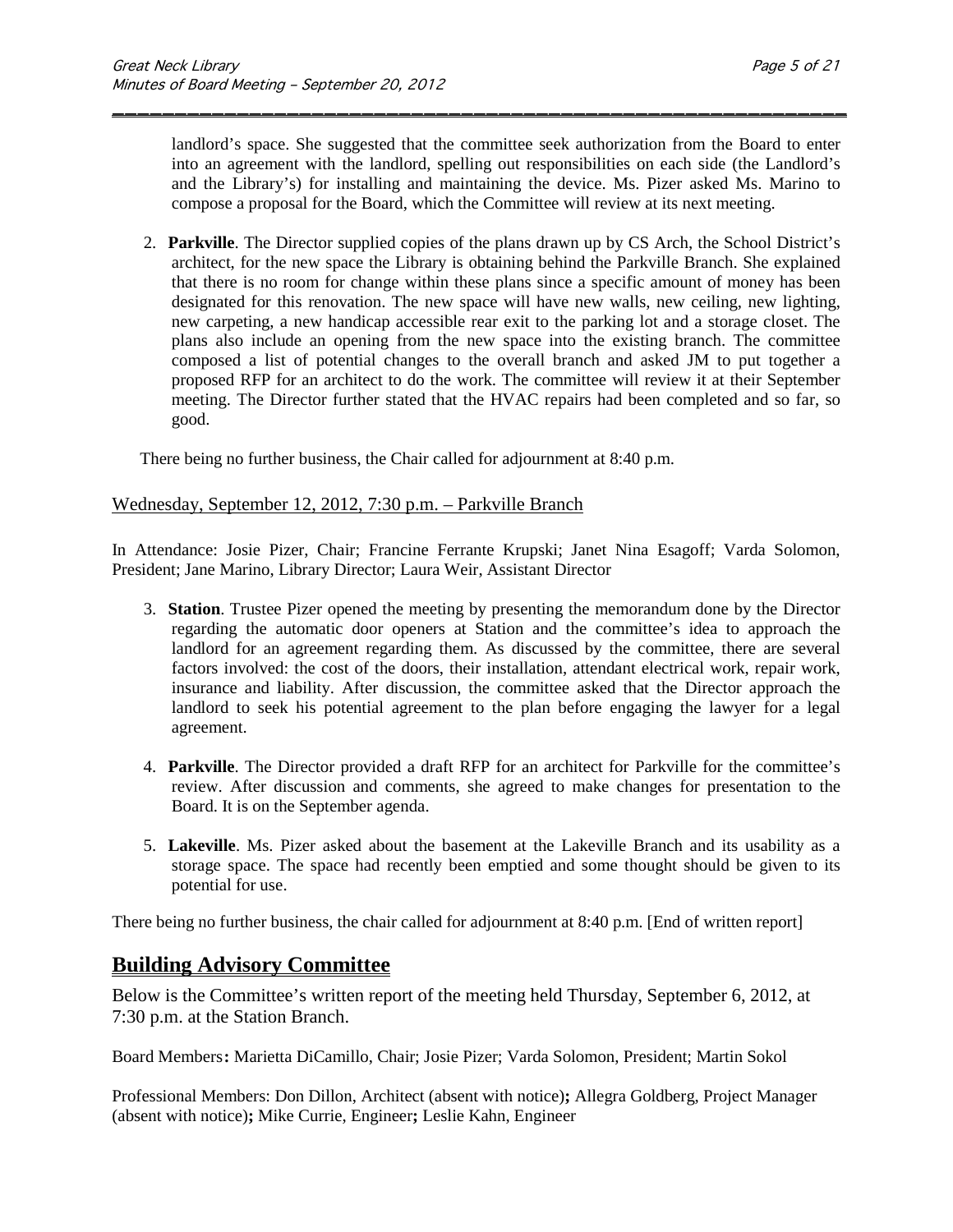Committee Members: Ralene Adler; Naomi Feldheim; Stu Hochron, (absent with Notice); Marianna Wohlgemuth; Amy Levinson

\_\_\_\_\_\_\_\_\_\_\_\_\_\_\_\_\_\_\_\_\_\_\_\_\_\_\_\_\_\_\_\_\_\_\_\_\_\_\_\_\_\_\_\_\_\_\_\_\_\_\_\_\_\_\_\_\_\_\_

Staff Members: Jane Marino, Library Director; Christine Johnson; Justin Crossfox

**Opening Statement.** Chair DiCamillo called the meeting to order at 7:30 p.m. She then presented the Interim Report of the Building Advisory Committee (BAC) that will be presented to the Board of Trustees at their September 20<sup>th</sup> meeting. In this report, she outlined the progress the committee has made to date toward their goal of establishing a plan and a budget. She advised the committee that she had accepted the majority of their edits. If she hadn't, she responded with an explanation. She then reviewed the report with all committee members present. There was further discussion about the report's language and a few additional changes were made.

Ms. DiCamillo advised the committee that the following pertinent documents were attached to the Interim Report. She asked the committee to review them. They were: the BAC's Vision Statement, the Board Resolution that authorized the committee's formation; the Appendix D that is the space program attached to the RFP sent to the architects; the questions that the BAC asked of architects during their presentations; the executive summary from the Dattner meetings. The BAC agreed that these documents should be included.

**Architect Selection Process.** Ms. DiCamillo explained that comments should be kept to a minimum as we progress through the voting. She advised the committee to vote for the companies they liked and there was no limit to the number of companies they could vote for. Of the nine companies who made presentations to the committee, the top four choices were Beatty, Harvey, Coco; KG&D, H2M and Gallin Beeler. The names of these companies will be inserted into the Interim Report

There was a brief discussion about making decisions based on reading the reports rather than seeing a presentation as well as the process of second level interviews, including the inclusion of pre-written questions and how fees will be negotiated.

**September 19 meeting.** Ms. DiCamillo urged the committee members to attend the Board Meeting on September 20 since she would be presenting the Interim Report. The committee thought reading the report into the record was a good idea and should be done. The committee agreed to cancel the September 19 BAC meeting pending the Board of Trustees selection of architect.

**Committee Discussion.** Ms. Wohlgemuth asked whether or not the Board Resolution which had been adopted in November, 2011, and revised in July, should be changed again. Chair DiCamillo explained that the resolution should be changed to include the timetable for inclusion of schematics. She asked Ms. Marino to come up with some proposed wording.

Mrs. Adler thanked the chair for her good work. Ms. DiCamillo thanked the committee for their work and commented on their remarkable skill, energy and enthusiasm.

There being no further business, the meeting was adjourned at 8:30 p.m.

## **Policy/Bylaws Committee**

Below is the written report of the Policy/Bylaws Committee meeting held on Wednesday, September 5, 2012, at 7:30 p.m. in the Multipurpose Room at the Main Library.

In Attendance:Joel Marcus, Chair; Francine Ferrante Krupski; Martin Sokol; Varda Solomon, Board President, Jane B. Marino, Library Director, Laura Weir, Assistant Director.

Call to Order.The meeting was called to order at 7:35 p.m.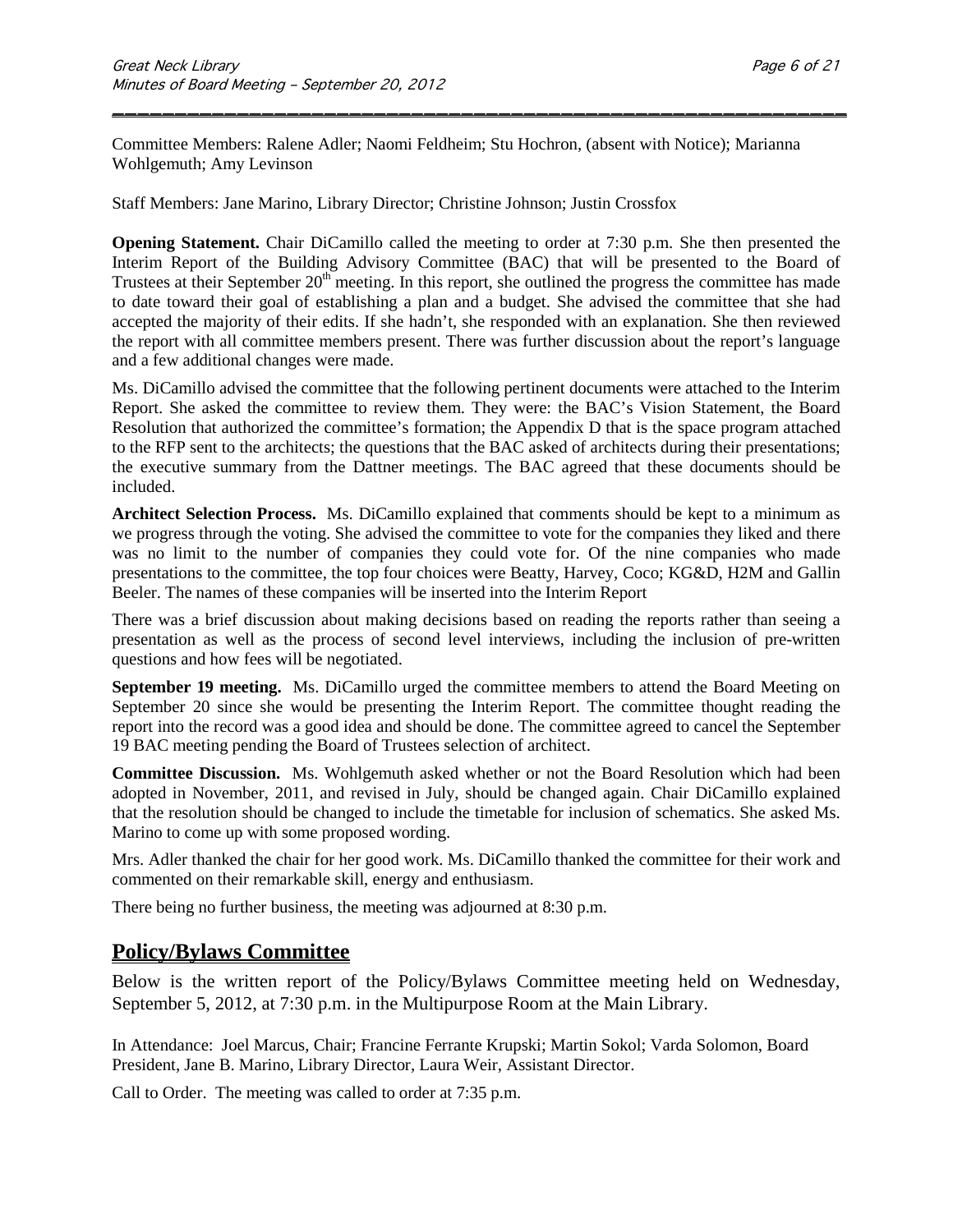#### **Old Business**

Gift Policy. Ms. Marino advised the committee that, as requested, she solicited gift policies from neighboring libraries. There were six altogether for the committee to review. She further advised the committee that her review of these policies indicated that none of the policies allowed for any sort of commemoration of gifts to the library (plaques, e.g.) and she recommended that the Committee drop that language. Instead, she recommended that there be a distinction made between cash gifts and gift of property, furniture or books. The committee, after discussion and comments from the public in the room, decided to propose the following policy to the Board. Committee Chair Marcus asked that it be added to the agenda for the September Board Meeting.

\_\_\_\_\_\_\_\_\_\_\_\_\_\_\_\_\_\_\_\_\_\_\_\_\_\_\_\_\_\_\_\_\_\_\_\_\_\_\_\_\_\_\_\_\_\_\_\_\_\_\_\_\_\_\_\_\_\_\_

#### *Draft Gift Policy as revised by Committee 9/5/12*

"All gifts offered to the Library and accepted by it shall become the sole property of the Library. Unless indicated otherwise by written agreement, the Library will have the rights of displaying, using, or lending the same, or of selling or disposing of said gifts. For any cash gift to the Library, the Director's office will send a letter of thanks to the donor. For any cash gift of substantial value, i.e. \$100 or more, the gift will be formally accepted by the Board at a public meeting.

For any other gift determined to be of significant value, the gift will be formally accepted by the Board at a public meeting and a letter should be forwarded to the donor indicating a description and the conditions of the Library's acceptance of the gift stated above. The Library Director and the Board of Directors shall use discretion in accepting any such gift.

Any appraisal of a gift to the Library is the responsibility of the donor. The acceptance of a gift which has been appraised by a third, disinterested party does not in any way imply an endorsement of the appraisal by the Library."

#### **New Business**

Correspondence to the Board and uses of email.At the request of the President, The Director put together a proposed addition to the current policy regarding email communication from the public to members of the Board. After discussion, the committee decided not to propose any change to the current policy, other than to move it from its current position in the Policy Manual which is Section 500-56 to Section 200, which concerns itself with Operations of the Board.

Exhibition Policy and Forms.Ms. Marino advised the committee that in her review of the Policy Manual, she discovered that there is no formal policy regarding the use of the lower level lobby and Community Room for art shows. She distributed a draft policy to the committee for their review and further discussion at the next committee meeting.

Time Sheet and Sign-In Policy.In view of the new Time Vantage automated sign-in system implemented by the Library on August 20, the Committee requested that a policy be implemented to ensure that all staff members are aware of and following proper procedure and to ensure that no improper use of the system occur. To that end, the committee will propose the following policy to be adopted. Trustee Marcus asked that this policy be added to the agenda for the September Board Meeting. Board President Solomon stated that since this was a new policy, it would require three readings and it was her intention, after the first reading, to send it to the Library's attorneys for review.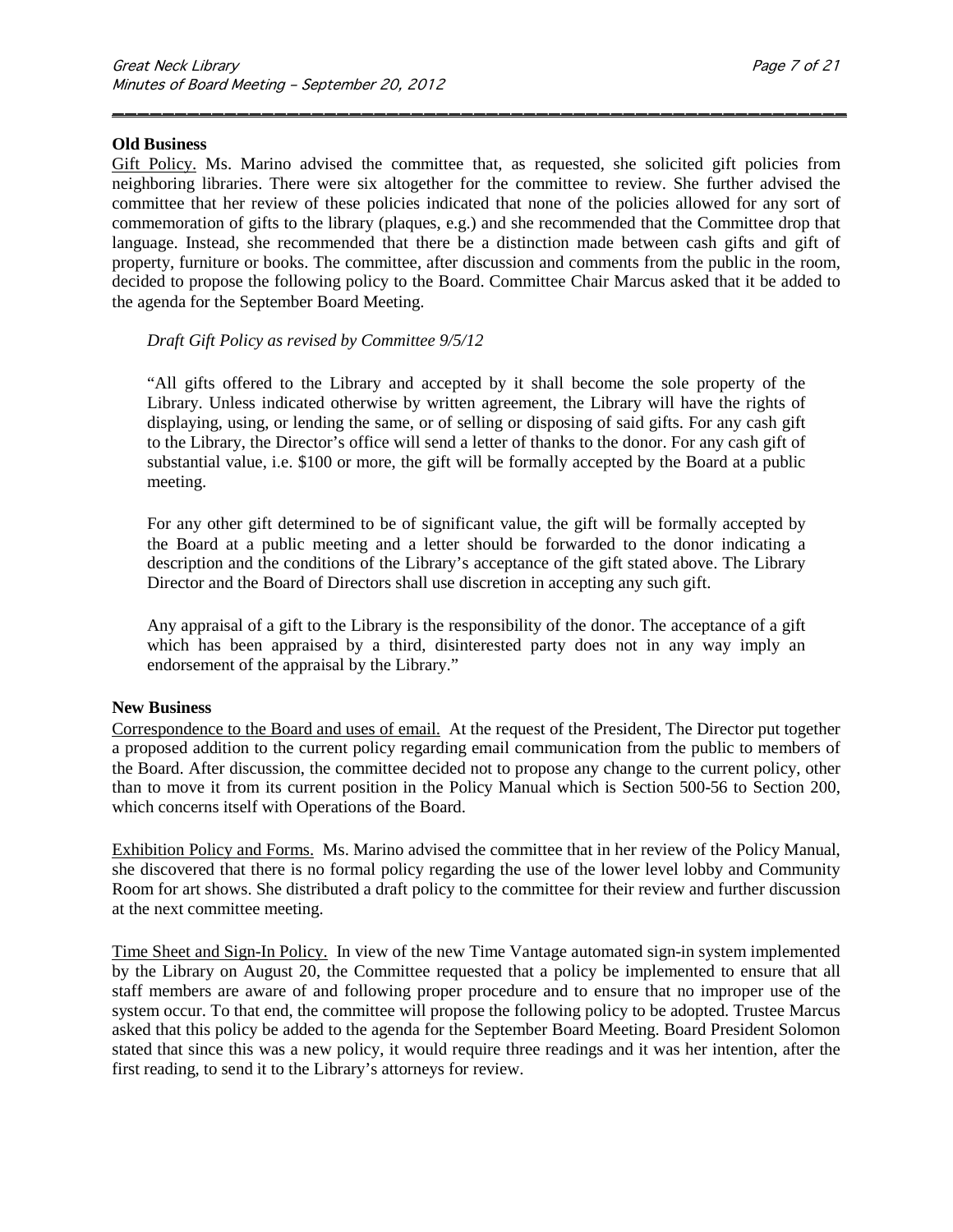*Timesheet Rules (500-80)*

"All employees are expected to sign in and out for their respective shifts using the automated system installed in the Library. This system is web-based and available with an employee signin and password on all Library Staff terminals.

\_\_\_\_\_\_\_\_\_\_\_\_\_\_\_\_\_\_\_\_\_\_\_\_\_\_\_\_\_\_\_\_\_\_\_\_\_\_\_\_\_\_\_\_\_\_\_\_\_\_\_\_\_\_\_\_\_\_\_

All employees are expected to establish a password that enables them to sign in and out. That password must be for the employee only and may not be shared with co-workers.

All employees must sign in for themselves only and are not permitted to sign in for anybody else. If an employee signs in for another employee, that will be considered theft of service and will result in the employee's termination. Signing in using remote access is not permitted.

All employees are expected to report any problems, including cases of suspected misuse of timesheets, to their immediate supervisor."

Emergency Closing. Currently, section 1400 of the Policy Manual provides for policy regarding emergencies, such as fire. The Director advised the committee that the Library Administration and staff have been using an Emergency Manual for some time, although it had never been formally voted on by the Board. The Director and the Assistant Director described its contents for the Committee and the Director further advised the committee she would email it to them for their consideration for a future meeting.

Digitizing/Retaining Records. Currently, the Great Neck Library Policy 400-30 outlines the length of time the Library should retain records. All of these records are in written or audio format. When the Library changes any of these files to a digital format, an additional proviso should be added to the policy to address digital formats, such as the phrase, "further, any records retained in digital format shall adhere to the time limits outlined below." The committee agreed that the committee chair asked that it be added to the agenda for approval at the September Board meeting.

Circulation Policy Change.Director Marino advised the committee that the audio-visual librarian has made a request that Policy 700-65 be changed to reflect the following: that the maximum number of music audios and spoken word audios be increased from the current number (6) to a new maximum of 12. These collections have grown in quantity and in patron popularity and interest and we would like to respond to that demand by increasing the number of items a patron can borrow at any one time. The committee agreed that Trustee Marcus asked that this item also be added to the agenda for the September Board meeting.

There being no further business, the meeting was adjourned at 9:00 p.m.

## **Assistant Director**

#### Technical Services

The Technical Services Department has taken on much additional work related to the Reference Department's project of weeding the 800's. Many books are being discarded, but when the reference librarians choose to keep a title in the collection, the bibliographic record often needs to be updated. Catalogers are replacing old, abbreviated records with new records from OCLC, creating more complete records with more access points. They are fixing records that contain incorrect data, and sometimes changing a record totally when the bib record is attached to the wrong title. Clerks are reprocessing books, replacing covers, mending spines and typing new labels. Bookroom personnel, in particular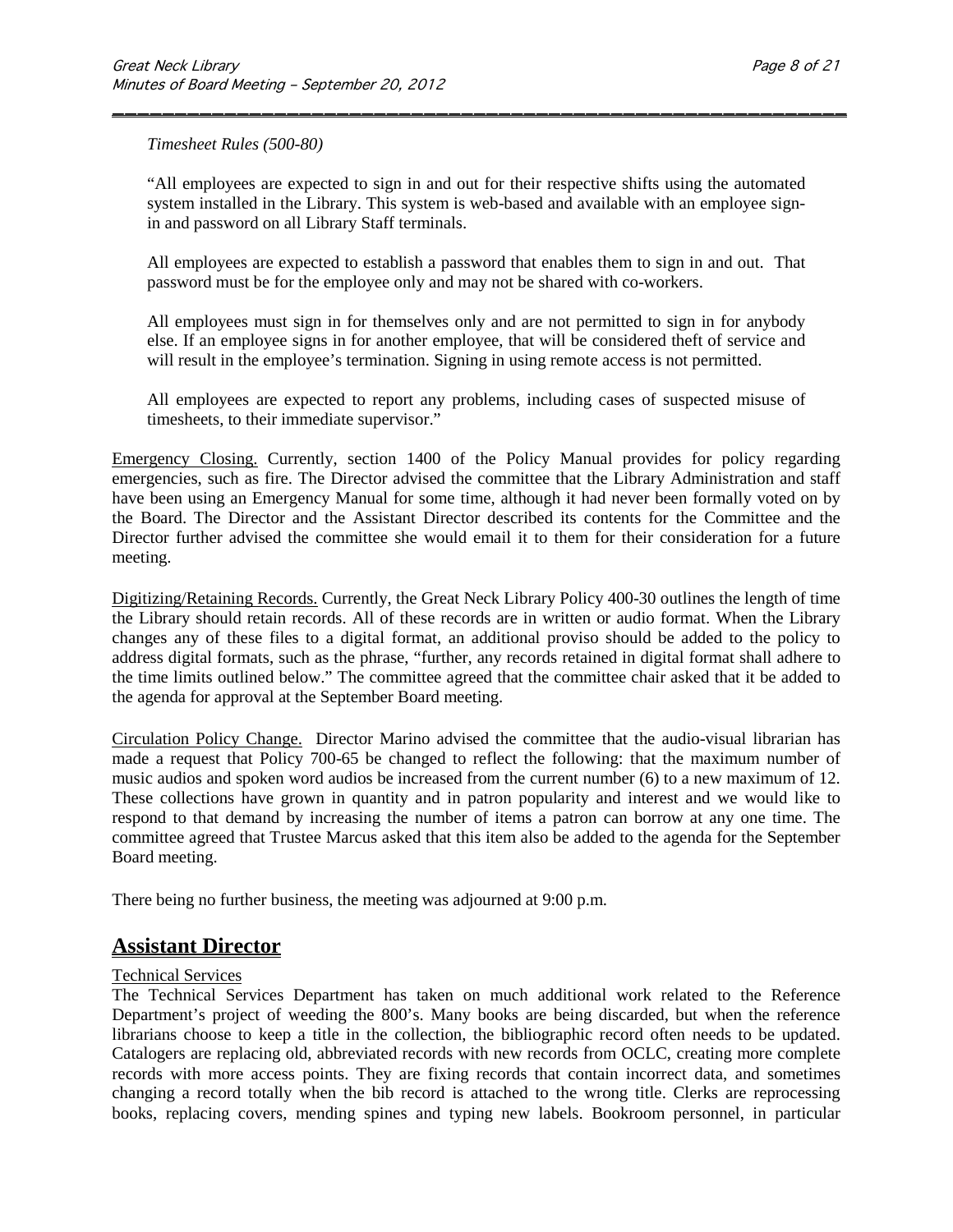Marcia Kravet, are involved in the project as well, pulling books from the shelf for librarians to examine and checking the circulation records of the books remaining in the shelf.

\_\_\_\_\_\_\_\_\_\_\_\_\_\_\_\_\_\_\_\_\_\_\_\_\_\_\_\_\_\_\_\_\_\_\_\_\_\_\_\_\_\_\_\_\_\_\_\_\_\_\_\_\_\_\_\_\_\_\_

A consequence that has emerged from this scrutiny of the 800's collection is that authors appear in varied locations of the numerical system. Cataloging rules changed in the mid-1990's and as we examine the 800's collection librarians are finding authors shelved in multiple places, depending on the date the book was published. Cataloger Marlene Wiercx is working on a re-classification project in tandem with the weeding project. Using the most current rules from the *Dewey Decimal [Classification and Relative Index](https://webpac.greatnecklibrary.org/search~S5?/tdewey+decimal/tdewey+decimal/1%2C4%2C6%2CB/frameset&FF=tdewey+decimal+classification+and+relative+index&2%2C%2C2/indexsort=-)* **(**DDC 23), Marlene is creating a system of consistent call numbers based on the country-of-origin of the author and the time period he/she lived.

#### Express Books Collection

The use of the Express book collection at Main seems to be increasing as the summer comes to a close and people are returning from vacations. I see more people browsing the bookshelf and last week one woman told me that she thought it was a great idea. The Express books collection at Station is circulating very well. Kathleen is pleased with the collection, it moves at Station Branch where there are many readers of popular books. Now that she is back from vacation and new Express book titles are arriving regularly, she will start to weed the collection.

#### Parkville Branch

HVAC: We had two air conditioning companies work on the leakage problem at Parkville during the summer. Conair Weather Service adjusted the pitch of the air conditioning unit and installed a P-trap on July 30<sup>th</sup>. Three days later Glenn Holewa of Excellent Air stopped in to perform a standard summer servicing. He thought the P-trap and fittings installed by the other company was left incomplete and made repairs to their work then, acting on his feeling that it was a condensation problem rather than a drainage problem; he set the fan to work continuously so the air flow would dry the coil. As of late August the air conditioner in the Adult Services area of the Parkville branch had stopped leaking for a considerable time and George Malcolm replaced the damaged tiles.

A 28,500 BTU air conditioning unit has been installed by the school district in the window of the new library space. Electrical wiring was upgraded to handle increased power. On Monday, August 27 I met two men in the parking lot who were getting ready to install a new generator for the building, this new machinery which will benefit Parkville and well as the new pre-school program that is moving into the back two classrooms of the building.

#### Station Branch

When Station Branch re-opened in the fall 2010 it began a new procedure not practiced at any other location of placing wrapped Reserve Books on open shelving where it could be retrieved by the patron and then checked out with a scanner by the patron. Regarding this new approach to self sufficiency, Kathleen noted that she has never had any books go missing and has never had any problem with someone taking a reserved book wrapped for someone else.

#### Lakeville Branch

Lakeville and Parkville branches have created paper book logs for the Summer Reading Club so the children have the option of reporting online or to a library employee. Ruth feels this human interaction is important, especially for the very young and for families where English is not the first language; children get the chance to speak English over the summer.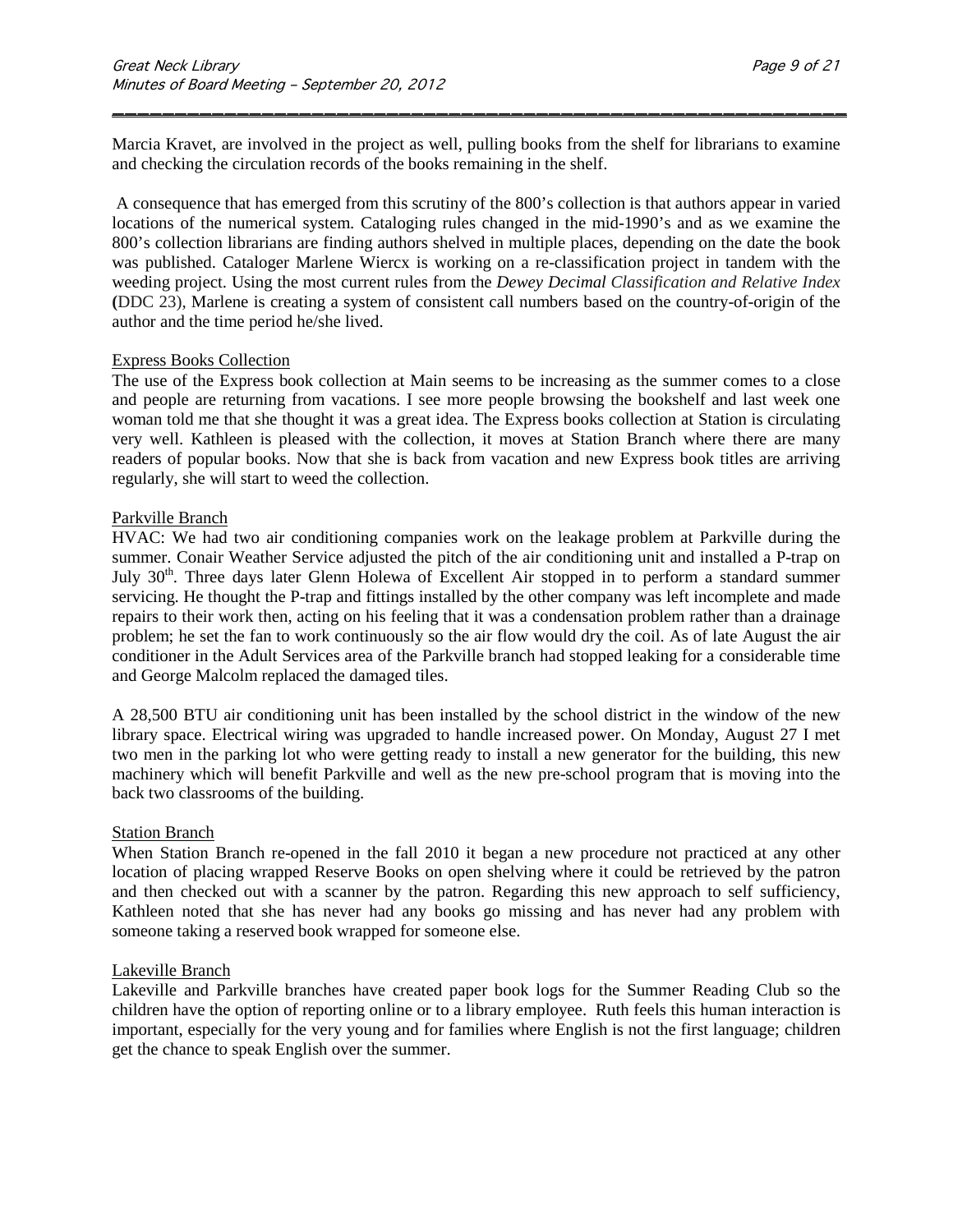# **Library Director**

#### Personnel

The big news for Personnel in the summer was the elimination of the Info Desk and the move of the Reference Desk. Many departments were involved, primarily Reference, Computers and Maintenance. As you see when you walk from the circulation area to the reference area, there is an open walkway with a few low, comfortable chairs now instead of large furniture pieces. The area where the info desk had been located now has two OPACs; the copiers have been moved to the front directly opposite the circulation desk and the new reference/info desk is in the area formerly occupied by the copiers. The Circulation staff have become directly involved with helping patrons with the copiers, a task formerly done only by reference staff. I want to thank all the personnel involved with this change, especially Margery Chodosch, Janet Fine, and George Malcolm.

\_\_\_\_\_\_\_\_\_\_\_\_\_\_\_\_\_\_\_\_\_\_\_\_\_\_\_\_\_\_\_\_\_\_\_\_\_\_\_\_\_\_\_\_\_\_\_\_\_\_\_\_\_\_\_\_\_\_\_

#### Main Building

The cooling tower project is now officially over having received the certificate of completion from the Town of North Hempstead. The air conditioning, after two brief problems in May and June, is working fine now. The weeding project continues with the Children's collection primarily finished and the adult collection continuing to be worked on. My thanks go to the personnel involved in these projects, especially the children's librarians who have completed the weeding.

#### Meetings and Programs

As you can see by the attached report from staff member, Janet Schneider attended the ALA conference in June that took place in Anaheim. Because of other presentations during the last couple of staff meetings, namely a presentation from the Nassau Educators Federal Credit Union regarding available benefits and a presentation on Time Vantage, they have not made a presentation to the staff regarding their experience but will do so in the fall.

We have a full slate of authors for the fall including Robert Goolrich, Yona Zeldis McDonough, David Adler and Leslie Maitland. There is information about all these programs in the newsletter.

I will be attending a conference at the Darien Library on September 18 entitled "Lead the Change" and I will have a separate report on this for the Board. [End of written report]

Trustee DiCamillo inquired about the cost of Freegal and what is meant by the "Super Editor affords powerful but dangerous functionality" in the report on the Eventkeeper training at NLS. The Director promised to find out and pass the information on to the entire Board.

President Solomon was asked by a member of the public what criteria was used for weeding the collection to which the Director answered that it was based on circulation and demand, and that every book is valuated on its own merit.

#### **Library Director's Vacation Request**

Board President Solomon explained that the Director has been keeping the Board informed about her vacation through emails. However, it has been brought to the Board's attention that there is actually a clause in her contract that specifies that said notice is to be provided in a memo form to the Board at a Board meeting held prior to the proposed vacation. Going forward the Director has been asked to conform to this. She also noted that the Director had notified the Board of her upcoming vacation in September.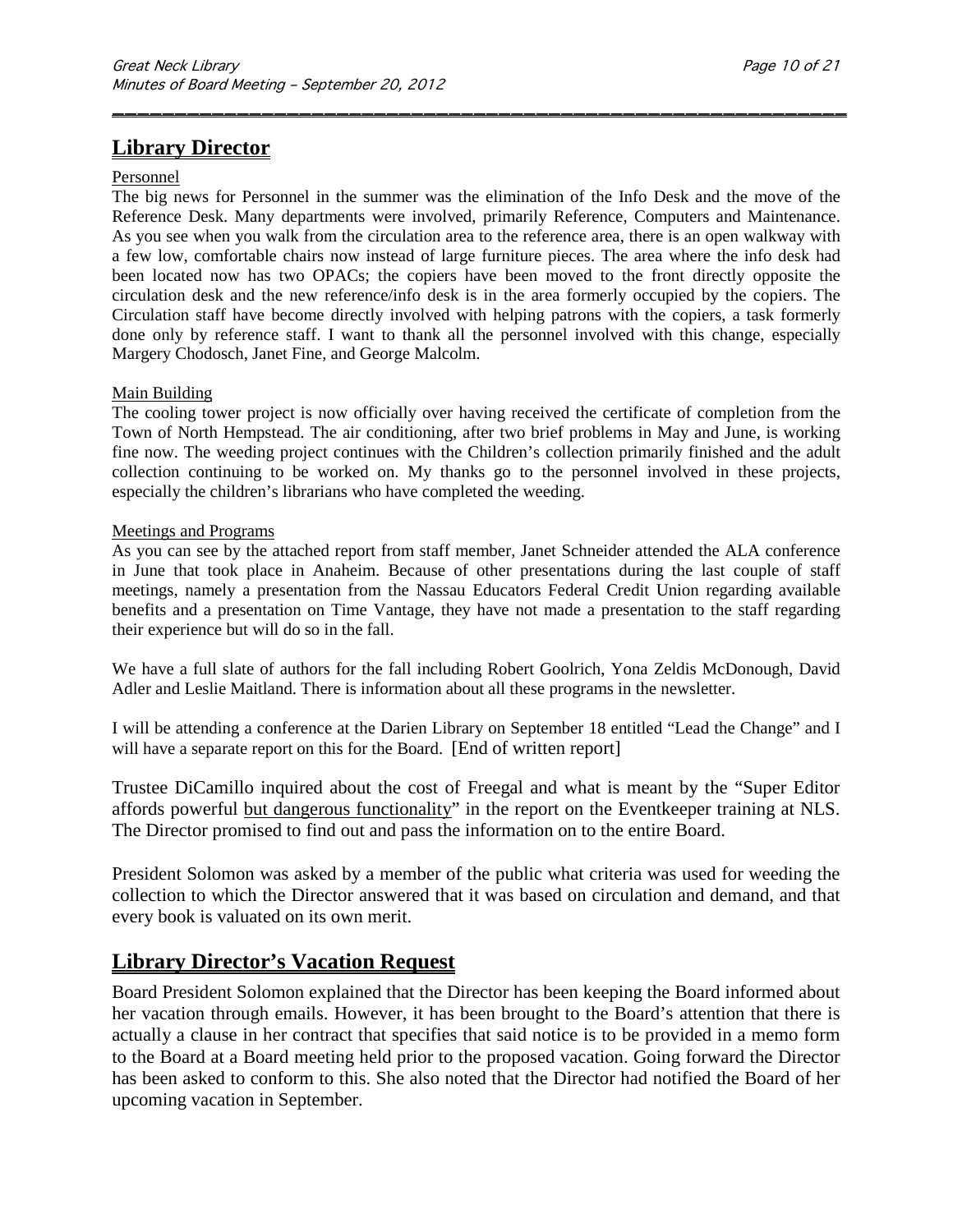# **OLD BUSINESS**

### **Workplace Violence Prevention Policy** (Second Reading)

Below is the proposed Workplace Violence Prevention Policy.

#### "A. OBJECTIVE

Great Neck Library ("Library") is committed to promoting a safe work environment for all employees. All employees are expected to maintain a work environment free from violence, threats of harassment, intimidation or coercion. While these behaviors are not prevalent in the Library, no organization is immune. As mandated by the New York State Workplace Violence Prevention Act, Great Neck Library has adopted this policy and has implemented a Workplace Violence Prevention Program.

\_\_\_\_\_\_\_\_\_\_\_\_\_\_\_\_\_\_\_\_\_\_\_\_\_\_\_\_\_\_\_\_\_\_\_\_\_\_\_\_\_\_\_\_\_\_\_\_\_\_\_\_\_\_\_\_\_\_\_

#### B. DEFINITIONS

Workplace violence is any physical assault, threatening behavior or verbal abuse that occurs in the work setting. A workplace may be any location away from an employee's home, permanent or temporary, where an employee performs any work-related duty in the course of his or her employment.

#### C. POLICY

Great Neck Library prohibits workplace violence. Physical assaults, threatening behavior and/or verbal abuse will not be tolerated. It is not possible to list all of the forms of behavior which may constitute workplace violence; however, the following are examples of prohibited conduct which may result in disciplinary action, up to and including termination of employment: Shoving, pushing, harassing, intimidating or coercing another person; Causing physical injury to another person; Making threatening remarks; Disruptive behavior intended to disturb, interfere with or prevent normal work activities (such as yelling, using profanity, verbally abusing another or waving hands and fists); Aggressive or hostile behavior that creates a reasonable fear of injury to another person or subjects another individual to emotional distress; Intentionally damaging employer property or property of another employee; Unauthorized possession of a weapon while on Library property or while on Library business; and Committing acts motivated by, or related to, sexual harassment or domestic violence.

Individuals who violate this policy may be removed from Library property and will be subject to disciplinary action up to and including termination.

#### D. REPORTING A COMPLAINT AND ENFORCEMENT

Anyone experiencing or witnessing imminent danger or actual violence involving weapons or personal injury should call 911 immediately.

In the absence of actual violence or imminent danger, the Library encourages individuals who believe they have witnessed or have been subjected to workplace violence to report the incident immediately to the employee's supervisor or department head. The Library encourages prompt reporting of complaints so that rapid and appropriate action may be taken. All allegations of workplace violence will be promptly investigated. The Library will endeavor to maintain confidentiality throughout the investigatory process to the extent practical and appropriate under the circumstances. Individuals found to have violated this policy shall be subject to disciplinary action up to and including discharge.

The Library will not retaliate against any individual who makes a good faith report regarding a violation of this policy. Retaliation is a serious violation of the Library's workplace violence prevention policy and anyone who feels they have been subjected to any acts of retaliation should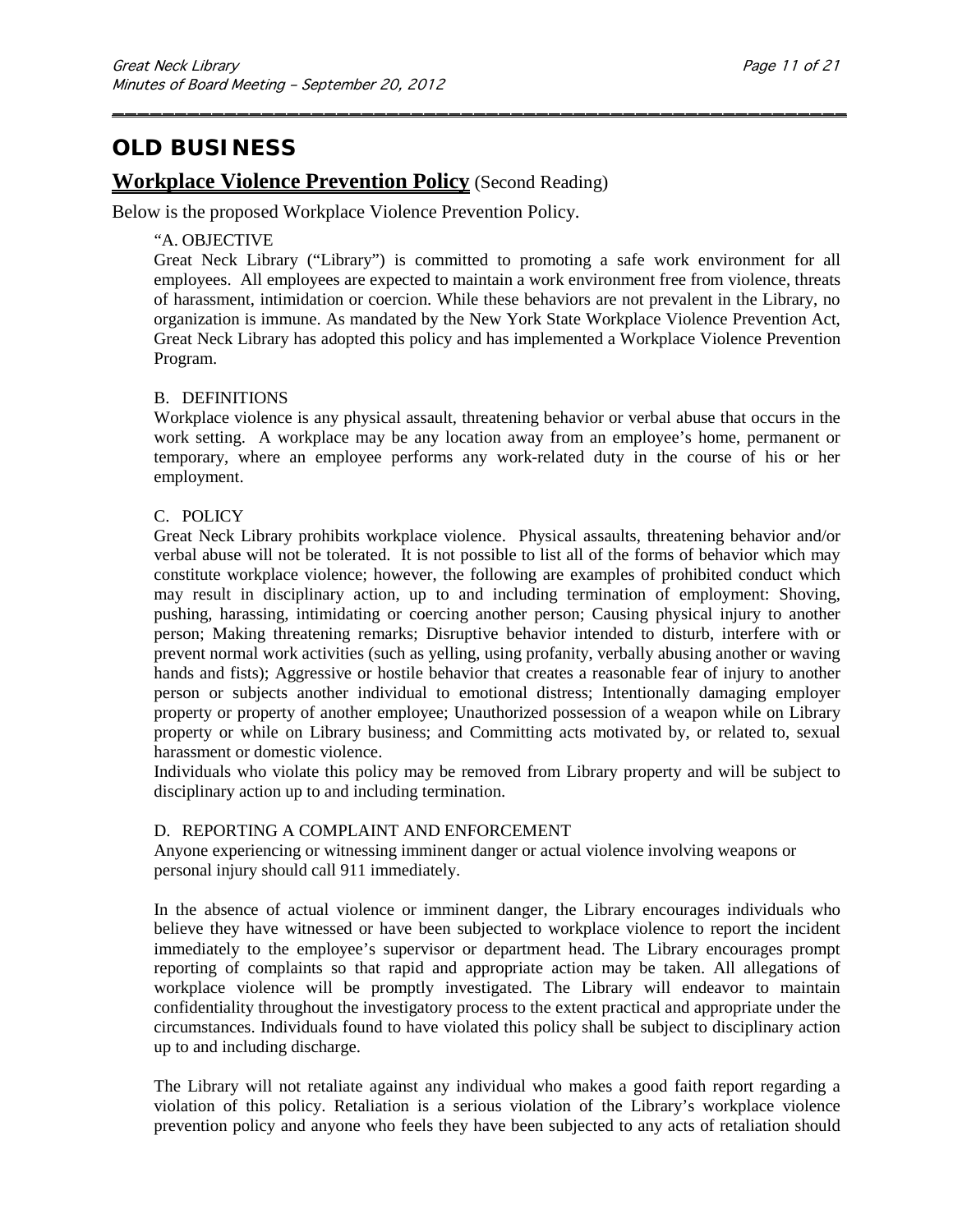immediately report such conduct. Any person who retaliates against another individual for reporting any perceived acts of violence will be subject to disciplinary action up to and including discharge.

\_\_\_\_\_\_\_\_\_\_\_\_\_\_\_\_\_\_\_\_\_\_\_\_\_\_\_\_\_\_\_\_\_\_\_\_\_\_\_\_\_\_\_\_\_\_\_\_\_\_\_\_\_\_\_\_\_\_\_

#### E. WORKPLACE VIOLENCE PREVENTION PROGRAM

A copy of the Library's Workplace Violence Prevention Program is available, upon request, from Laura L. Weir, Assistant Director, Ext. 228.

#### F. TRAINING PROGRAM

As part of its commitment to preventing workplace violence, the Library has established a training program for all employees. Training will be included as part of new employee orientation. Thereafter, employees will participate in mandatory training on an annual basis."

### **New Gift Policy** (First Reading)

President Solomon commended the Policy Committee for researching the gift policy of other libraries in Nassau County.

Below is the proposed policy which was read by Committee Chair Joel Marcus.

"All gifts offered to the Library and accepted by it shall become the sole property of the Library. Unless indicated otherwise by written agreement, the Library will have the rights of displaying, using, or lending the same, or of selling or disposing of said gifts. For any cash gift to the Library, the Director's office will send a letter of thanks to the donor. For any cash gift of substantial value, i.e. \$100 or more, the gift will be formally accepted by the Board at a public meeting.

For any other gift determined to be of significant value, the gift will be formally accepted by the Board at a public meeting and a letter should be forwarded to the donor indicating a description and the conditions of the Library's acceptance of the gift stated above. The Library Director and the Board of Directors shall use discretion in accepting any such gift."

Any appraisal of a gift to the Library is the responsibility of the donor. The acceptance of a gift which has been appraised by a third, disinterested party does not in any way imply an endorsement of the appraisal by the Library."

Trustee Ferrante Krupski stated that the words "Board of Directors" in the last sentence of the second paragraph should be changed to "Board of Trustees."

The Business Manager pointed out that the order of the last two sentences in the first paragraph should be reversed in that the Board should accept the gift and then the Director send out an acknowledgement letter.

These two changes will be made before presentation for a second reading.

## **Amendments to Administrative Staff Agreements**

These contracts were previously approved at the June 19, 2012, Board meeting after which it was brought to the Board's attention that certain paragraphs relating to the retirement benefits were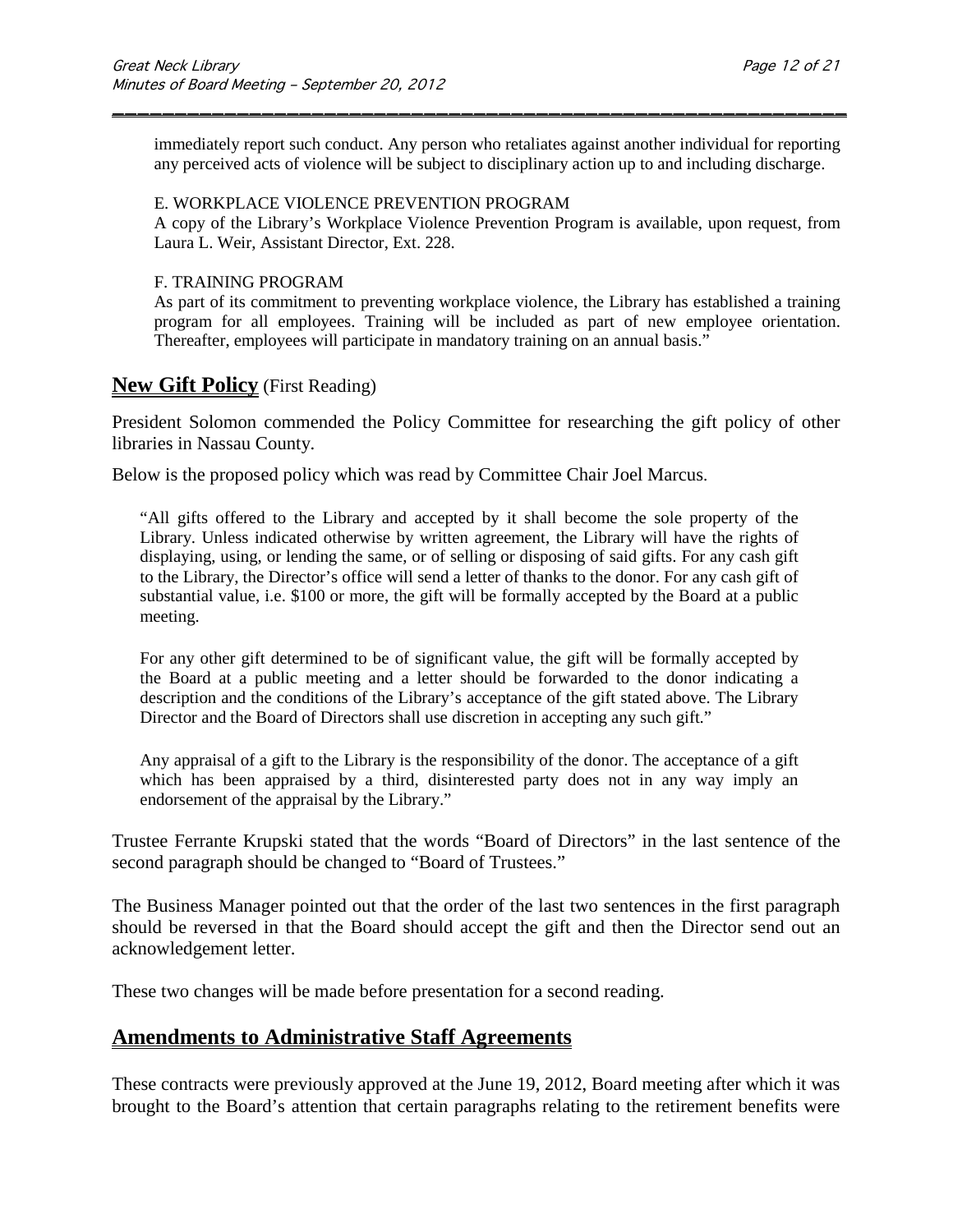inadvertently omitted. The verbiage that was intended when previously negotiated is now inserted.

\_\_\_\_\_\_\_\_\_\_\_\_\_\_\_\_\_\_\_\_\_\_\_\_\_\_\_\_\_\_\_\_\_\_\_\_\_\_\_\_\_\_\_\_\_\_\_\_\_\_\_\_\_\_\_\_\_\_\_

#### **Upon motion by Janet Esagoff and seconded by Josie Pizer, and after discussion, it was,**

**RESOLVED,** that the Great Neck Library Board of Trustees amend the contracts for the Assistant Director, Business Manager, Administrative Assistant, and Staff Accountant for the year 2012 as proposed by the Personnel Committee and which were executed on June 19, 2012.

**VOTE:** Yes **–** 6 (DiCamillo, Esagoff, Ferrante Krupski, Marcus, Pizer, Solomon) *MOTION CARRIED UNANIMOUSLY* 

## **Acceptance of Building Advisory Committee Interim Report**

Trustee DiCamillo, who chairs the Building Advisory Committee, thanked those members of the committee who attended tonight's Board meeting. She asked for them to stand up and they were recognized. She stated that the committee had put together a report to let members of the public know where we have been, where we are and where we are going. She then read the following report:

**"**On November 22, 2011, the Board of Trustees ("BoT") created a building advisory committee with a mandate to present a plan and budget for renovation of the Main Library. On December 12 the committee was formed and named the Building Advisory Committee ("BAC"). In its original configuration there were eighteen members; eleven residents which included an Architect, Consulting Engineer, Electrical Engineer, Construction Manager; four Trustees and three Staff members. Our first meeting took place on January 5 and we have met 23 times since. We've discussed 12 committee agendas, 4 agendas written by GNL hired architect and 6 agendas which included watching and listening to presentations. We've spent over sixty hours together - listening and discussing each other's ideas.

We looked closely at the Main Library and Station Branch, learning what areas could be better utilized; we explored the benefits of putting a new curb cut on Bayview Avenue and received assistance from Nassau County Legislator Bosworth; we recommended a hazmat specialist to the BoT; we defined items for future discussion and further consideration. They are:

- 1) a budget with parameters that our community will support;
- 2) community room improvements increased size, , fixed or sloped floor auditorium, elevated stage, dropped screens for better viewing;
- 3) relocation of several service areas children's department to lower level, history collection, business office, other "back room" operations;
- 4) renovation of Levels space for purposes of sharing and storage;
- 5) no prolonged closing of Main consider phasing;
- 6) parking lot configuration with an emphasis on safety;
- 7) creation of young adult services, and
- 8) Mezzanine (fixed), and repurposing its space.

We discussed committee and community concerns, a library of the future's roles and size of staff, type and size of collection and sought suggestions for new services - services we don't offer today but perhaps would want to tomorrow. Every committee member worked respectfully, patiently and productively toward one common goal – providing ideas for the best building, keeping in mind fiscal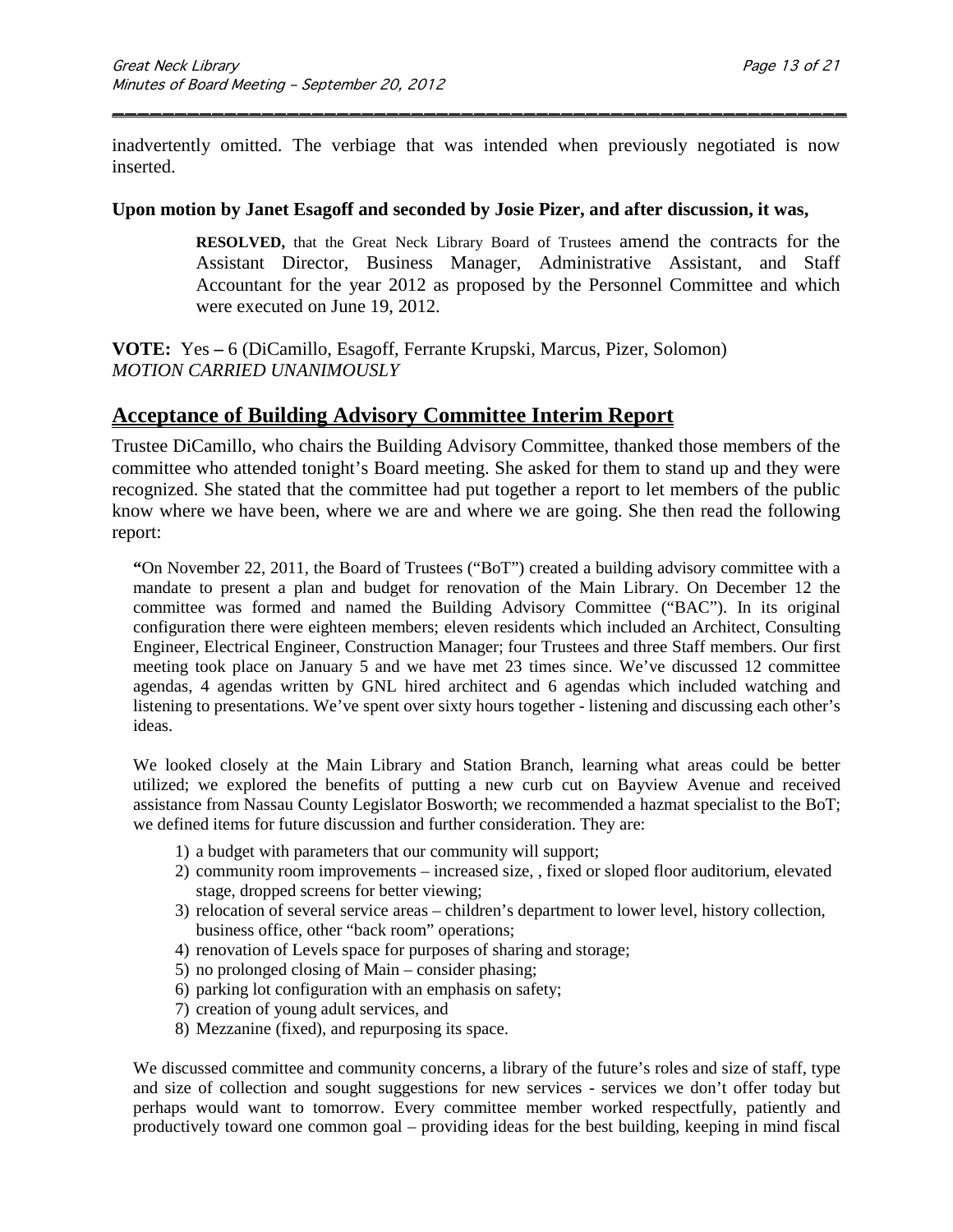prudence and working toward a library the GNL community would consider an asset. We know we can accomplish those goals.

\_\_\_\_\_\_\_\_\_\_\_\_\_\_\_\_\_\_\_\_\_\_\_\_\_\_\_\_\_\_\_\_\_\_\_\_\_\_\_\_\_\_\_\_\_\_\_\_\_\_\_\_\_\_\_\_\_\_\_

We adopted a vision statement and time line. Early in the process we realized we would need the GNL BoT to authorize the BAC to work with Dattner Architects in order to complete our charge present a plan and budget within the current footprint of the library. At the request of Dattner Architects, the BAC selected a smaller group to travel to their New York City offices.

At the end of May, the BAC was advised, by Dattner Architects, that in order to do a full cost analysis of our plan and be in compliance with the Board resolution we would need to have schematics to take to the cost estimator. Upon this recommendation, the BAC requested a proposal for the BoT to review and accept, knowing the BAC could not spend the Public's money; realizing this was the responsibility of the BoT. The amount of the proposal was \$46,000; an amount, as defined by GNL Policy manual, to require a formal Request For Proposal (RFP).

In June, GNL BoT, approved an RFP, developed largely by BAC professional volunteers from our community that yielded nine responses from interested architect firms. The Chairperson led a discussion with the BAC, if they wanted to spend their time looking at presentations and making a three firm recommendation to the BoT. She further explained that ultimately the BoT would make the choice, negotiate the terms of the contract and either accept or reject the BAC's recommendations or to select other architects to interview. The Chairperson also requested that the BAC not focus on the money because the public discussion, adoption, appropriation and financing of the project is the responsibility of the BoT.

In marathon sessions, over a six night period, the BAC watched and critiqued nine presentations. To ensure that this process yielded comparable results, we developed two lists of questions. The firms received one list in advance of their presentation and, the second list contained questions which would be asked during each of the presentations. The BAC was also given an evaluation sheet to score and make comments about each firm. The BAC abided by the ground rules and held to the questions established by the entire committee. At the end of each presentation the BAC members were given an opportunity to ask questions and also answered the presenting firm's questions which were all about an estimated time line. After each presentation, the BAC met to share thoughts and discussed their opinions.

I have attached many of the documents discussed in this summary, they are: the BAC adopted vision statement, the Dattner Executive Summary, the adopted and approved space program; possible architect questions 2012; questions for presentation (revised); and the architect score sheet. The results from the evaluative tools coupled with the presentation, the BAC has chosen the following firms and respectfully submits them to the BoT for their consideration. They are: Beatty, Harvey Coco, KG & D, Gallin Beeler Design Studio and H<sub>2</sub>M.

At this time, the BAC is requesting the BoT consider the inclusion of the BAC members into the BoT's deliberative process that might include: interview process, budgetary discussion, contract development, negotiation and subsequent meetings as we move forward in this process. Full participation will assist the BAC in its future deliberations, completing its original charge.

On behalf of the BAC members I thank you for providing this valuable task and opportunity. We look forward to your selection of an architect, the development stage of cost estimation and a continuation of our process for our future library renovation." [End of report]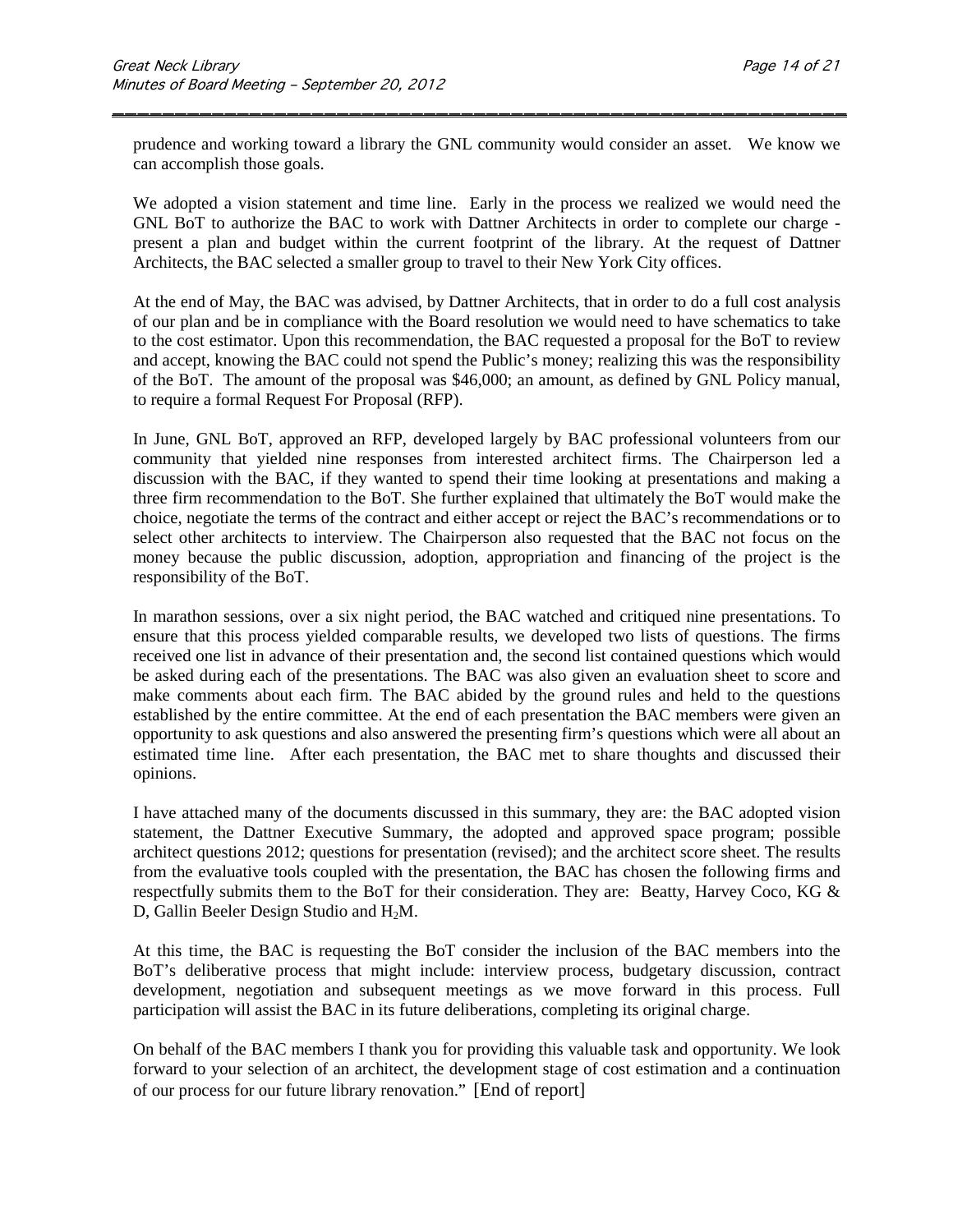Chair DiCamillo informed the meeting that the interim report distributed at the tonight's meeting is not the one approved by the Building Advisory Committee. Copies of the correct interim report, which she read, will be made available to members of the public. She thanked Ralene Adler, member of the Building Advisory Committee, for bringing this to her attention. Attachments to this report are appended to these Minutes. Trustee Pizer asked for the Space Program and attachments to be checked to ensure that they are the correct versions. The Director will do this tomorrow and make sure the Trustees have the correct copies.

\_\_\_\_\_\_\_\_\_\_\_\_\_\_\_\_\_\_\_\_\_\_\_\_\_\_\_\_\_\_\_\_\_\_\_\_\_\_\_\_\_\_\_\_\_\_\_\_\_\_\_\_\_\_\_\_\_\_\_

President Solomon thanked Trustee DiCamillo for her tenacity, perseverance and energy.

### **Upon motion by Marietta DiCamillo and seconded by Francine Ferrante Krupski, and after discussion, it was,**

**RESOLVED,** that the Great Neck Library Board of Trustees accept the Building Advisory Committee Report dated September 20, 2012, as presented.

Public Comment: Karen Rubin, Naomi Feldheim, Ralene Adler, Margery Binder, Amy Levinson, Stu Hochron

**VOTE:** Yes **–** 6 (DiCamillo, Esagoff, Ferrante Krupski, Marcus, Pizer, Solomon) *MOTION CARRIED UNANIMOUSLY* 

## **Extension of Building Advisory Committee Deadline**

**Upon motion by Marietta DiCamillo and seconded by Francine Ferrante Krupski, and after discussion, it was,**

> **RESOLVED,** that the Great Neck Library Board of Trustees amend the resolution dated November 22, 2011, to extend the deadline from September 1, 2012 for the Building Advisory Committee to the date of the April 2013 Board Meeting, this date being dependent on the selection of an Architect by the Board of Trustees by October, 2012 and the completion of schematics and a proposed budget.

Public Comment: Karen Rubin

**VOTE:** Yes **–** 6 (DiCamillo, Esagoff, Ferrante Krupski, Marcus, Pizer, Solomon) *MOTION CARRIED UNANIMOUSLY* 

# **NEW BUSINESS**

# **Trustee Resignation**

President Solomon read aloud Trustee Martin Sokol's resignation letter. Trustee Esagoff commended Trustee Sokol for his years of service and insight he brought to the Board for which he deserves recognition and respect.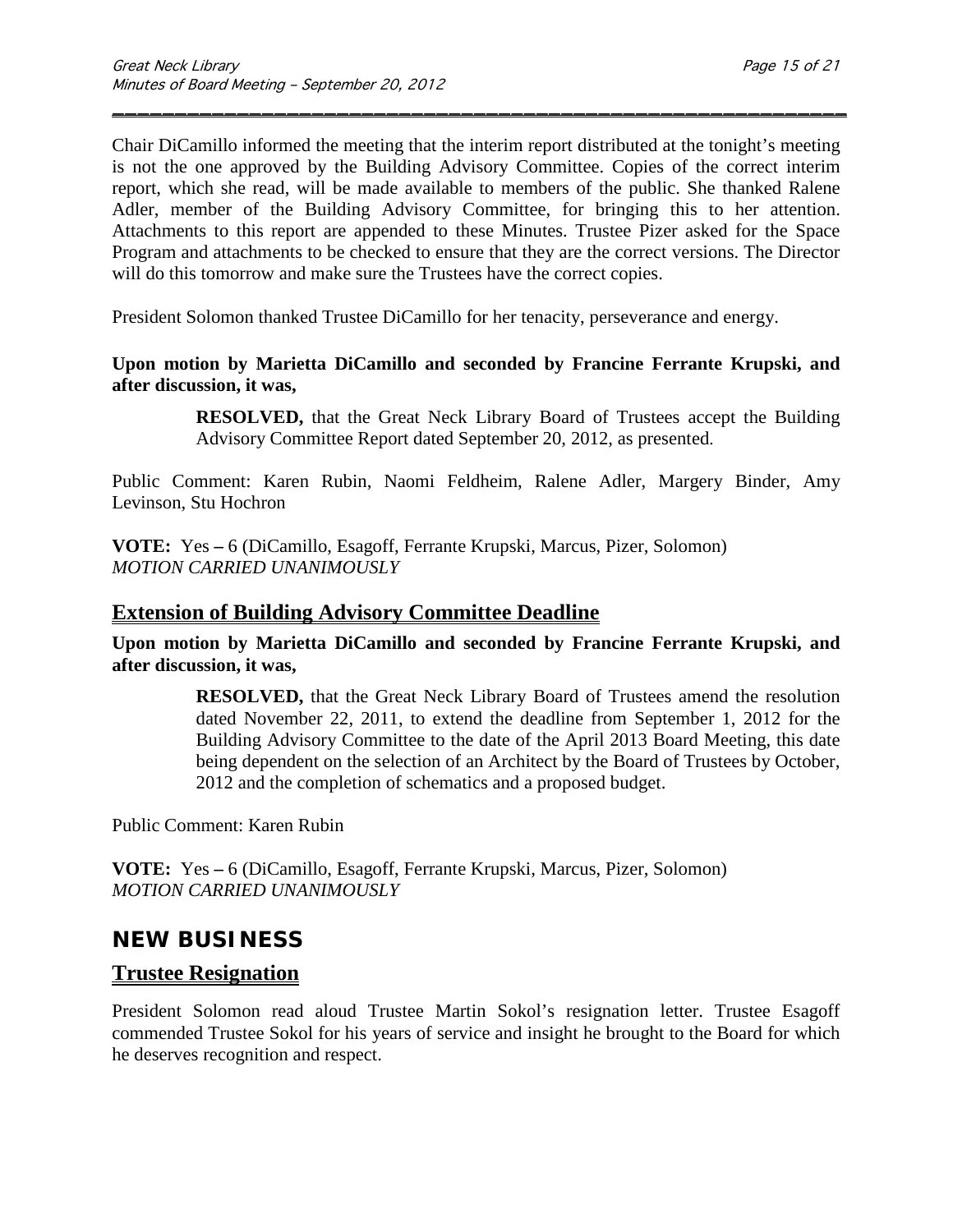**Upon motion by Joel Marcus and seconded by Marietta DiCamillo, and after discussion, it was,**

\_\_\_\_\_\_\_\_\_\_\_\_\_\_\_\_\_\_\_\_\_\_\_\_\_\_\_\_\_\_\_\_\_\_\_\_\_\_\_\_\_\_\_\_\_\_\_\_\_\_\_\_\_\_\_\_\_\_\_

**RESOLVED,** that the Great Neck Library Board of Trustees accept the resignation of Martin Sokol from the Board of Trustees dated September 16, 2012.

**VOTE:** Yes **–** 6 (DiCamillo, Esagoff, Ferrante Krupski, Marcus, Pizer, Solomon) *MOTION CARRIED UNANIMOUSLY*

**Upon motion by Joel Marcus and seconded by Marietta DiCamillo, and after discussion, it was,**

> **RESOLVED,** that the Great Neck Library Board of Trustees direct the Nominating Committee to select and submit to the Board of Trustees within 60 days the names of two members of the Association from which the Board shall elect one Trustee to act until the next Annual Meeting of the Association as required under Article VII(c) of the Bylaws of the Great Neck Library.

Naomi Feldheim, chair of the Nominating Committee who was present at tonight's meeting, asked for clarification on whether it was the sitting Nominating Committee or the in-coming one that should carry out this charge. She was told that it is the sitting Nominating Committee.

Members of the public suggested experimenting with working with a six-member Board for a temporary period and see how that works since the Bylaws do not set timeframe for the Board to elect a replacement.

Trustee Esagoff stated that this could be problematic with a split vote as well as challenging to get a quorum for a meeting at times. A member of the public offered that the quorum requirements could be changed. Reference was made to the time when the Board was comprised of eight members for years and then it was changed to seven.

President Solomon pointed out that a precedent was set two times in the past when Trustees resigned – one was replaced and in the case of the other the seat was eliminated and thus reducing the membership to seven.

A discussing of this will be on the agenda for the next Board meeting.

**VOTE:** Yes **–** 6 (DiCamillo, Esagoff, Ferrante Krupski, Marcus, Pizer, Solomon) *MOTION CARRIED UNANIMOUSLY* 

## **Architect Interviews**

As previously stated in the Building Advisory Committee report, four architects were recommended to the Board for interviewing.

When asked about how the structure of the interview will be developed, Committee Chair DiCamillo responded that some of the professionals on the Building Advisory Committee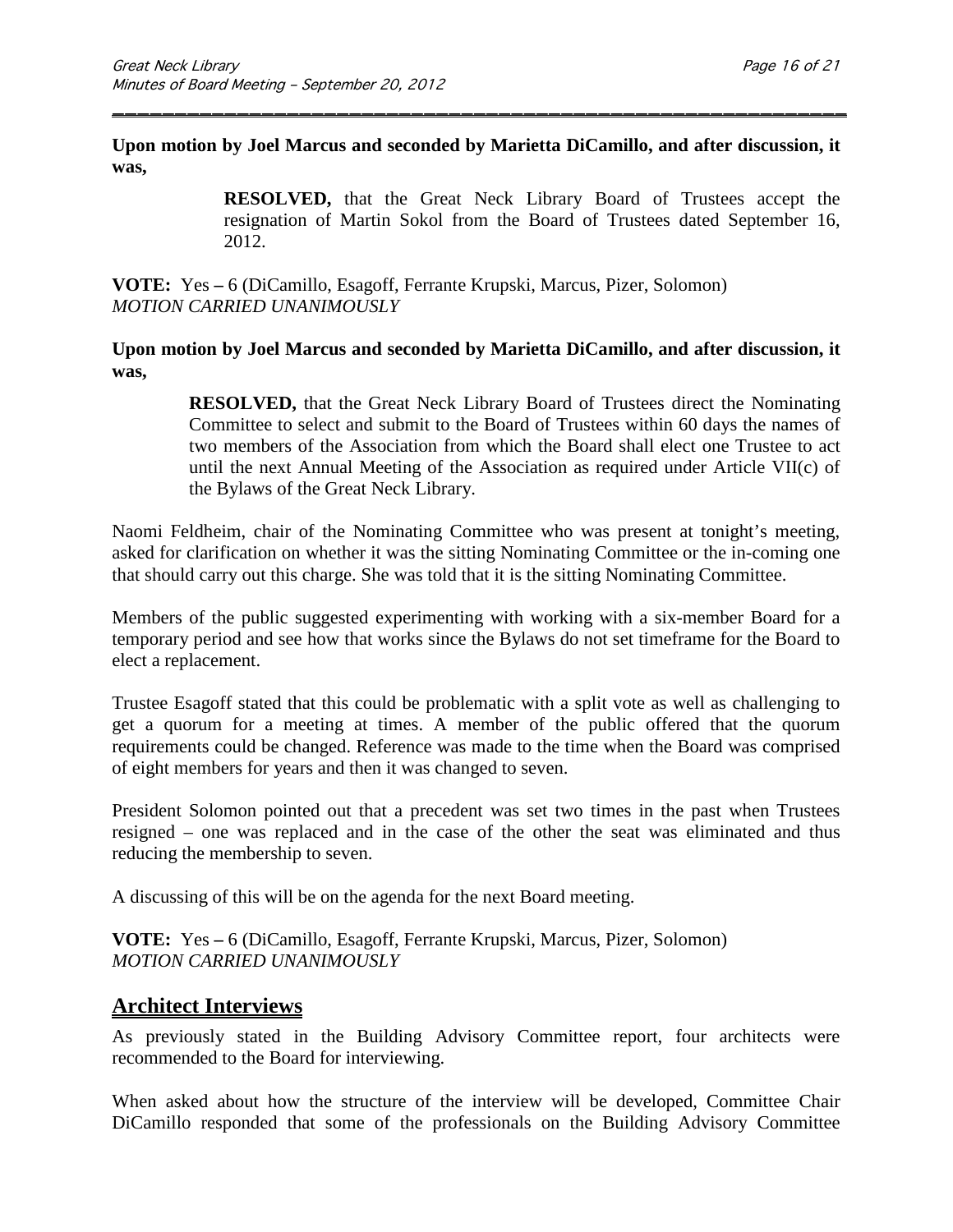volunteered to put together a list of more in-depth questions. If anyone has any questions, they were asked to forward them. The Director also asked to be copied in on those proposed questions. Before setting the dates for the interviews, Ms. DiCamillo checked with the professionals present to see whether or not they could have their questions ready for the first interview in October.

\_\_\_\_\_\_\_\_\_\_\_\_\_\_\_\_\_\_\_\_\_\_\_\_\_\_\_\_\_\_\_\_\_\_\_\_\_\_\_\_\_\_\_\_\_\_\_\_\_\_\_\_\_\_\_\_\_\_\_

Interview dates were set for October 2, October 4 and October 9, 2012 at 7:00 and 8:15 p.m. in executive session. Two interviews will be scheduled for each evening and if possible one of the dates will be eliminated. The Building Advisory Committee was invited to join the Board at these interviews.

Public Comment: Leslie Kahn, Amy Levinson, Margery Binder, Mike Currie, Karen Rubin, Ralene Adler

## **RFP for Architect for Parkville Branch**

Branch Committee Chair, Josie Pizer, explained that the School District is doing a lot of the work to get this new space (1,100 square feet) ready but an architect will be needed to reconfigure both the old and new space.

**Upon motion by Josie Pizer and seconded by Marietta DiCamillo, and after discussion, it was,**

> **RESOLVED,** that the Great Neck Library Board of Trustees authorize the Library Director to seek proposals from architects for the Parkville Branch extension project.

Public Comment: Karen Rubin

**VOTE:** Yes **–** 6 (DiCamillo, Esagoff, Ferrante Krupski, Marcus, Pizer, Solomon) *MOTION CARRIED UNANIMOUSLY*

## **Digital Services Company**

### **Upon motion by Marietta DiCamillo and seconded by Josie Pizer, and after discussion, it was,**

**RESOLVED,** that the Great Neck Library Board of Trustees authorize the Director to enter into an agreement with Digiscribe for the digitization services as outlined in the September 13, 2012, memo from the Director to the Board with start-up costs, including initial scanning, software licenses, pick-up and delivery and document preparation of \$9,820 and annual costs of maintenance and support and storage of files offsite of \$1,150. These costs will be funded out of the Main Building & Special Services fund.

The last sentence in the resolution was amended to read: **"***These costs will be funded out of the Main Building & Special Services fund, and to be funded through the operating budget in future years."*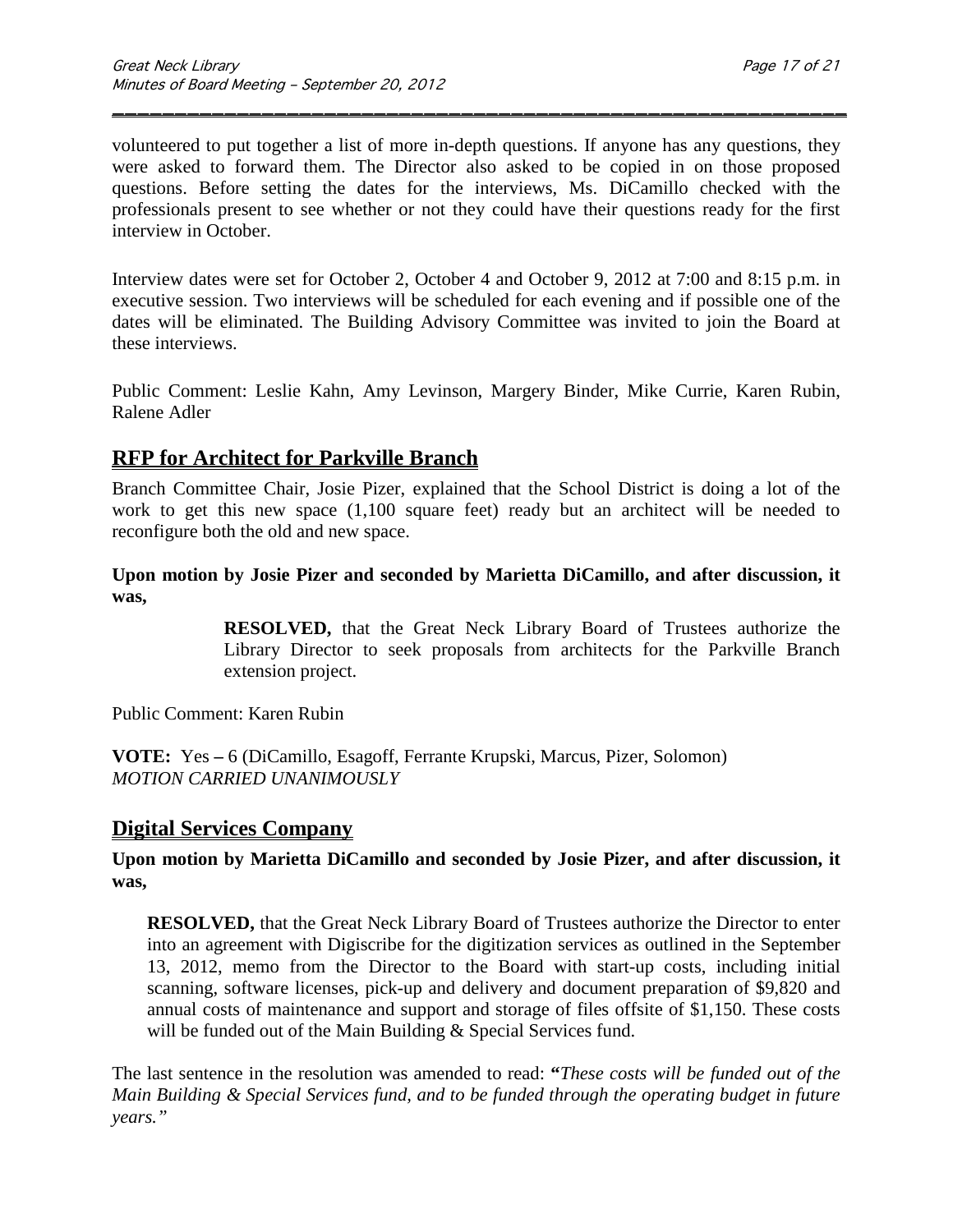Melanie Chong from the Business Office was thanked for her diligent research of vendors. The Board President also thanked the Director for the excellent work she did.

\_\_\_\_\_\_\_\_\_\_\_\_\_\_\_\_\_\_\_\_\_\_\_\_\_\_\_\_\_\_\_\_\_\_\_\_\_\_\_\_\_\_\_\_\_\_\_\_\_\_\_\_\_\_\_\_\_\_\_

**VOTE:** Yes **–** 6 (DiCamillo, Esagoff, Ferrante Krupski, Marcus, Pizer, Solomon) *MOTION CARRIED UNANIMOUSLY*

# **Hazmat Testing**

Trustee DiCamillo pointed out that it was the Board and not the Building Advisory Committee who asked the Director to send out a Request for Proposal.

### **Upon motion by Marietta DiCamillo and seconded by Josie Pizer, and after discussion, it was,**

**RESOLVED,** that the Great Neck Library Board of Trustees authorize the Director to enter into a contract with Insight Environmental for environmental services to include the surveying, testing and identification of any hazardous materials in the Main Building; and further, that the contract be reviewed and approved by the Board of Trustees prior to signing and shall be for an amount not to exceed \$10,500; such money to be taken from the Main Building and Special Services Fund.

**VOTE:** Yes **–** 6 (DiCamillo, Esagoff, Ferrante Krupski, Marcus, Pizer, Solomon) *MOTION CARRIED UNANIMOUSLY*

# **New Time Sheet & Sign-in Policy** (First Reading)

Trustee Marcus read the following proposed policy for this new system which has already been implemented.

"All employees are expected to sign in and out for their respective shifts using the automated system installed in the Library. This system is web-based and available with an employee sign-in and password on all Library Staff terminals.

All employees are expected to establish a password that enables them to sign in and out. That password must be for the employee only and may not be shared with co-workers.

All employees must sign in for themselves only and are not permitted to sign in for anybody else. If an employee signs in for another employee, that will be considered theft of service and will result in the employee's termination. Signing in using remote access is not permitted.

All employees are expected to report any problems, including cases of suspected misuse of timesheets, to their immediate supervisor."

After discussion, the consensus was to remove the apostrophe in the second "employee" in the second sentence of the third paragraph to indicate that not one but both employees would be disciplined. The Director also suggested that this policy should be reviewed by counsel. The Board was agreeable to this. The attorney will review after the second reading.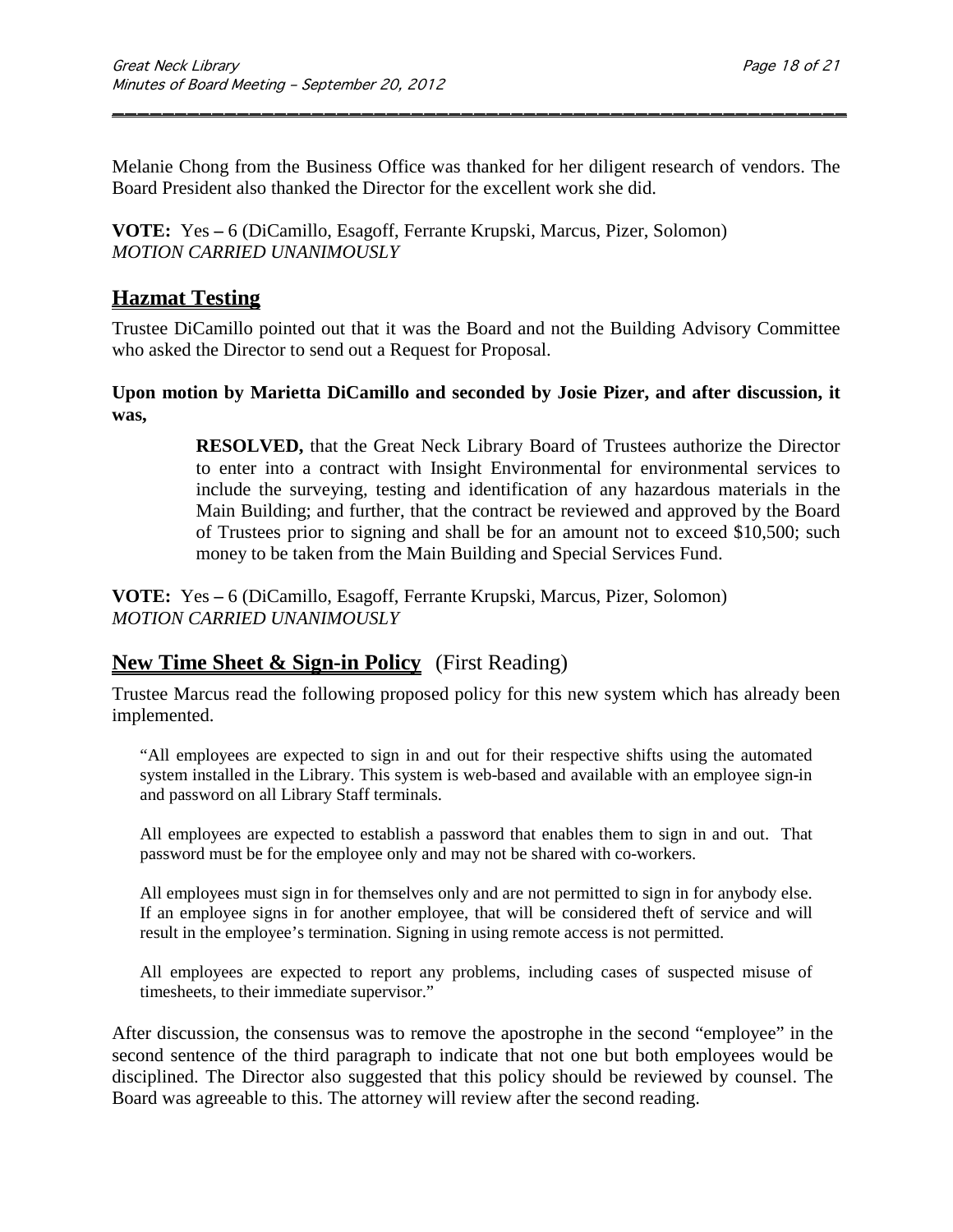A member of the public suggested that there should be some clarification between signing in and out of one's time and signing in and out of the system. He also stated that the process to be taken before the termination of an employee should be included in the policy. The Director suggested that "clock in and clock out" might be a better choice of words to use for signing in and out and login and logout for accessing the system.

\_\_\_\_\_\_\_\_\_\_\_\_\_\_\_\_\_\_\_\_\_\_\_\_\_\_\_\_\_\_\_\_\_\_\_\_\_\_\_\_\_\_\_\_\_\_\_\_\_\_\_\_\_\_\_\_\_\_\_

Staff member Nick Camastro also added that there should be an exception in the policy for supervisors who have had at times to log into the system to sign out an employee who had forgotten to clock out before leaving.

The Policy Committee was asked to revisit this and clarify the wording.

Public Comment: Margery Binder, Margery Chodosch, Mike Currie, Nick Camastro, Jonathan Aubrey

## **Procurement Policy Revision** (First Reading)

The Director had brought to the attention of the Finance Committee that each level of procurement should be very specific in its requirements for going out to bid and what needs oral and written quotes. This was not spelled out in the current Procurement Policy. The policy as was proposed by the Finance Committee is attached.

The Director was thanked for amending the current policy to eliminate any inconsistencies in language.

## **Record Retention** (First Reading)

The current retention policy addresses only written and audio material and not materials in a digital format. The proposed change is to amend the first paragraph of the current policy to include: *"further, any records retained in digital format shall adhere to the time limits outlined below."*

# **Policy Manual Changes**

### DISTRIBUTION OF BOARD CORRESPONDENCE

**Upon motion by Joel Marcus and seconded by Josie Pizer, and after discussion, it was,**

**RESOLVED,** that the Great Neck Library Board of Trustees approve the moving of the policy for the Distribution of Board Correspondence from Section 500-56 to a newly-created Section 200-65 in the Board Policy Manual.

**VOTE:** Yes **–** 6 (DiCamillo, Esagoff, Ferrante Krupski, Marcus, Pizer, Solomon) *MOTION CARRIED UNANIMOUSLY*

### AUDIO MATERIALS CIRCULATION

**Upon motion by Francine Ferrante Krupski and seconded by Marietta DiCamillo, and after discussion, it was,**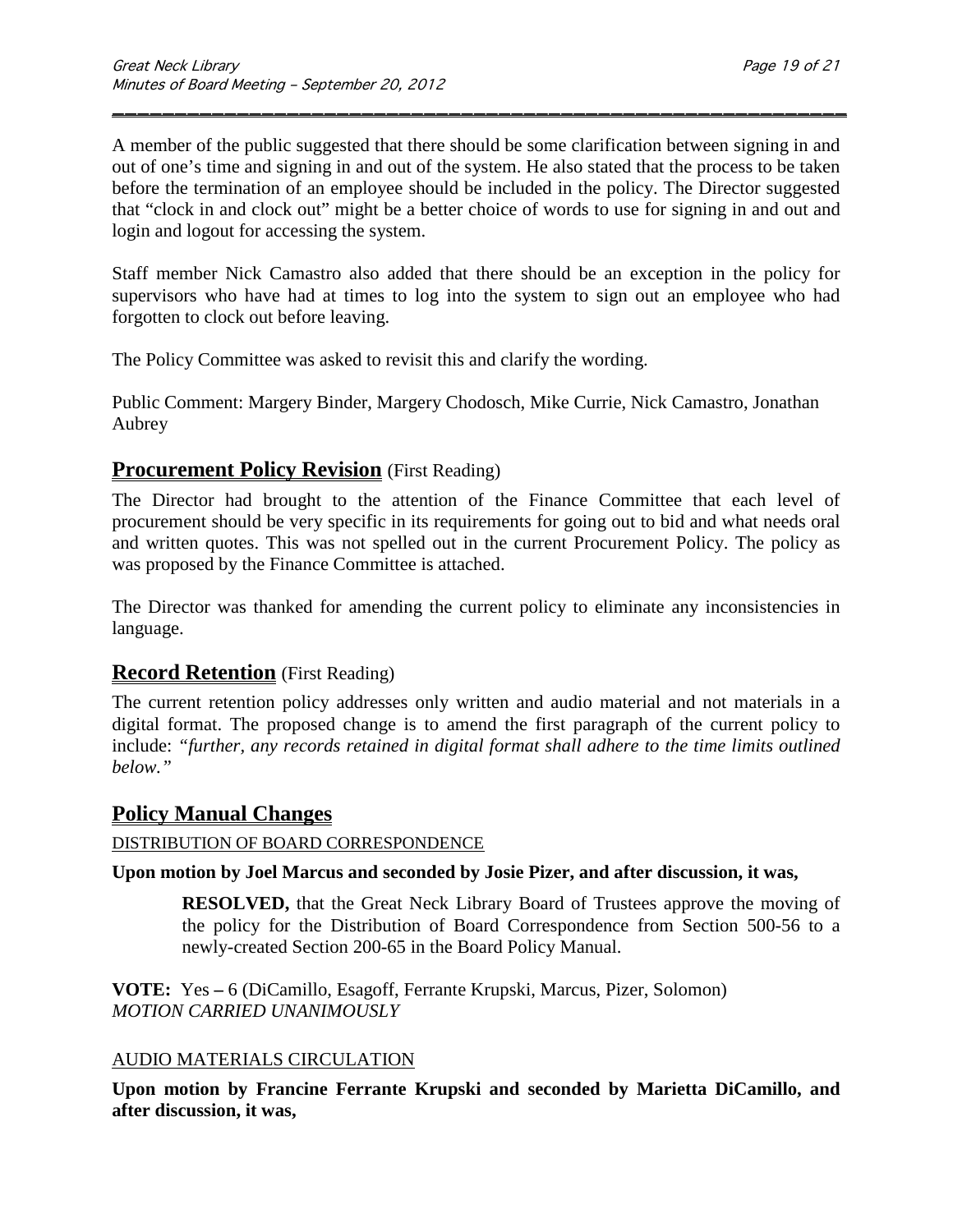**RESOLVED,** that the Great Neck Library Board of Trustees amend Section 700-65 of the Board Policy Manual to reflect that the maximum number of music audios and spoken word audios be increased from the current number (6) to a new maximum of 12.

\_\_\_\_\_\_\_\_\_\_\_\_\_\_\_\_\_\_\_\_\_\_\_\_\_\_\_\_\_\_\_\_\_\_\_\_\_\_\_\_\_\_\_\_\_\_\_\_\_\_\_\_\_\_\_\_\_\_\_

**VOTE:** Yes **–** 6 (DiCamillo, Esagoff, Ferrante Krupski, Marcus, Pizer, Solomon) *MOTION CARRIED UNANIMOUSLY*

# **Amendment of Addendum to Agreement Between Library Director and Board of Trustees**

**Upon motion by Marietta DiCamillo and seconded by Josie Pizer, and after discussion, it was,**

WHEREAS, on December 18, 2008, the above parties entered into an Employment Agreement for Marino to be the Director of the Great Neck Library; and

WHEREAS, the parties desire to make certain modifications to that Agreement; NOW, THEREFORE, the parties agree that the following modifications shall be made, while all other aspects of the Agreement remain unchanged:

- 1. The date in the first paragraph of Article 7(B), shall be changed from December  $31<sup>st</sup>$ to November  $15<sup>th</sup>$ .
- 2. The number of days in the second paragraph of Article 7(B) shall be changed from ten (10) to fifteen (15) days.

**VOTE:** Yes **–** 6 (DiCamillo, Esagoff, Ferrante Krupski, Marcus, Pizer, Solomon) *MOTION CARRIED UNANIMOUSLY*

# **Property Liability Insurance**

### **Upon motion by Josie Pizer and seconded by Marietta DiCamillo, and after discussion, it was,**

**RESOLVED,** that the Great Neck Library Board of Trustees renew its property/liability package, automobile and umbrella insurance policies for the period September 1, 2012 through September 2013 with Utica Insurance Companies, as presented by Edwards and Company in their proposal, for a total cost of \$65,807 to be charged to the Property/Liability insurance line of the operating budget.

**VOTE:** Yes **–** 6 (DiCamillo, Esagoff, Ferrante Krupski, Marcus, Pizer, Solomon) *MOTION CARRIED UNANIMOUSLY*

# **Records Destruction – Director's Office**

**Upon motion by Janet Esagoff and seconded by Marietta DiCamillo, and after discussion, it was,**